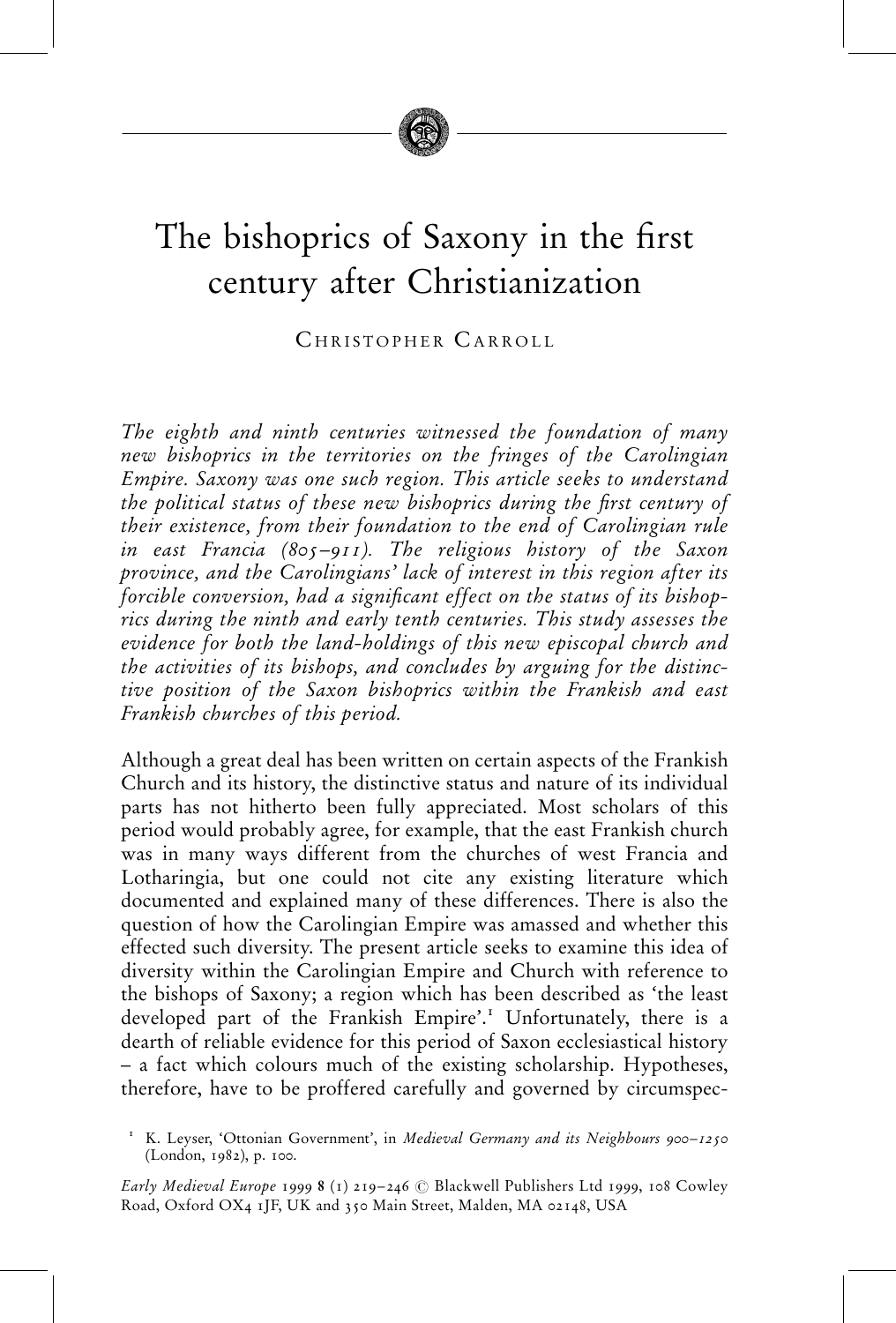tion. Although it is important to acknowledge the limitations of the ninth-century evidence, and consequently the provisional nature of any conclusions drawn from it, a contribution to our knowledge of this church and its bishops in the Carolingian period can still be made.

The ninth-century Saxon bishoprics have never really been considered as a whole and the question of whether the Saxon episcopate formed a distinct part of the east Frankish Carolingian church is an interesting one.<sup>2</sup> The Saxon church was a new church after all, the culmination of the most forceful, some would say brutal, military and missionary activity of the Carolingian period.<sup>3</sup> After several short-lived campaigns by Charles Martel and Pippin III, as well as the limited,

<sup>2</sup> A number of aspects of ninth-century Saxon church history have excited interest from historians: the foundation dates of the bishoprics, the constitution of Saxon religious houses, and the history of the bishoprics of Hildesheim, Osnabrück and Hamburg-Bremen. To name the most significant and/or recent work: E. Müller, Die Entstehungsgeschichte der sächsischen Bistümer [unter Karl der Grossen] (Hildesheim-Leipzig, 1938); A. Cohausz, La Translation de Saint Liboire (836) du diacre Erconrad (Paderborn, 1967), 'Die Gründung des Bistums Paderborn beim Papstbesuch 799', Westfälische Zeitschrift 116 (1966), pp. 201-2; K. Honselmann, '[Die] Bistumsgründungen in Sachsen [unter Karl dem Grossen]', Archiv für Diplomtik  $[AfD]$  30 (1984), pp. 1–51, 'Die Gründung der sächsischen Bistümer 799', AfD 34 (1988), pp. 1-2; W. Seegrün, 'Die Anfänge des Bistums Osnabrück in Lichteneuerer Forschungen', Osnabrücker Mitteilungen 85 (1979), pp. 25– 48; T. Ulbrich, 'Die Anfänge des Bistums Bardowick/Verden', Niedersächsische Jahrbuch für Landesgeschichte 63 (1991), pp. 107-37; H. Jakobs, 'Die Verdener Abt-Bischofs der Gründungszeit, das Andreas-Patrozinium ihres Domklosters und das Bardowick Problem', Jahrbuch der Gesellschaft für niedersächsiche Kirchengeschichte 86 (1988), pp. 109±25; J. Semmler, `Corvey und Herford [in der benediktinischen Reformbewegung des 9. Jahrhunderts]', Frühmittelalterliche Studien 4 (1970), pp. 289-319; A. Spicker-Wendt, Die Querimonia Egilmari episcopi [und die Responsio Stephani V] (Cologne, Vienna, 1980); T. Schieffer, 'Adnotationes [zur Germania Pontificia und zur Echtheitskritik überhaupt]',  $AfD$  32 (1986), pp. 503-45, 'Adnotationes [zur Germania Pontificia und zur Echtheitskritik überhaupt]', AfD 34 (1988), pp. 231-77; R. Drögereit, 'Ansgar: Missionsbischof, Bischof von Bremen, Missionserzbischof für Dänen und Schweden', Jahrbuch der Geschichte für niedersächsische Kirchengeschichte 73 (1975), pp. 9-45, 'Erzbistum Hamburg, Hamburg-Bremen oder Erzbistum Bremen?', AfD 21 (1975), pp. 136-230; B. Wavra, Salzburg und Hamburg. [Erzbistumsgründung und Missionspolitik in karolingischer Zeit] (Berlin, 1991); K. Reinicke, `Bischofsumsetzung und Bistumsvereinigung. Ansgar und Hamburg-Bremen 745-64', AfD 33 (1987), pp. 1-53; W. Seegrün, Das<br>Erzbistum Hamburg in seinem älteren Papsturkunden (Cologne, Vienna, 1976).

<sup>3</sup> A contemporary acknowledgement of the scale of the Frankish efforts against the Saxons is provided by an oft-quoted passage from Einhard referring to 772: 'The war ... against the Saxons, which had been interrupted, was taken up again. No war ever undertaken by the Franks was more prolonged, more full of atrocities or more demanding of effort' (Einhardi Vita Karoli Magni, ed. O. Holder-Egger, M[onumenta] G[ermaniae] H[istorica], S[criptores] R[erum] G[ermanicarum] (Hanover, 1911), c. 7, pp. 9-10). On the military task and the missions which accompanied it: H. Beumann, `Unterwerfung und Christianisierung der Sachsen durch Karl der Grossen', Settimane [di Studio del Centro Italiano di studi sull'alto medioevo], 28 i (1982), pp. 129-68; H. Mayr-Harting, `Charlemagne, the Saxons and the Imperial Coronation [of 800]', English Historical Review 111 (1996), pp. 1113-33; K. Hauck, 'Paderborn, das Zentrum von Karls Sachsen Mission [777]', in Adel und Kirche. Gerd Tellenbach zum 65. Geburtstag dargebracht von Freunden und Schülern (Freiburg, Basel, Vienna, 1968), pp. 108-33; R. Schieffer, Die Entstehung von Domkapiteln [in Deutschland] (Bonn, 1976), pp. 205-31.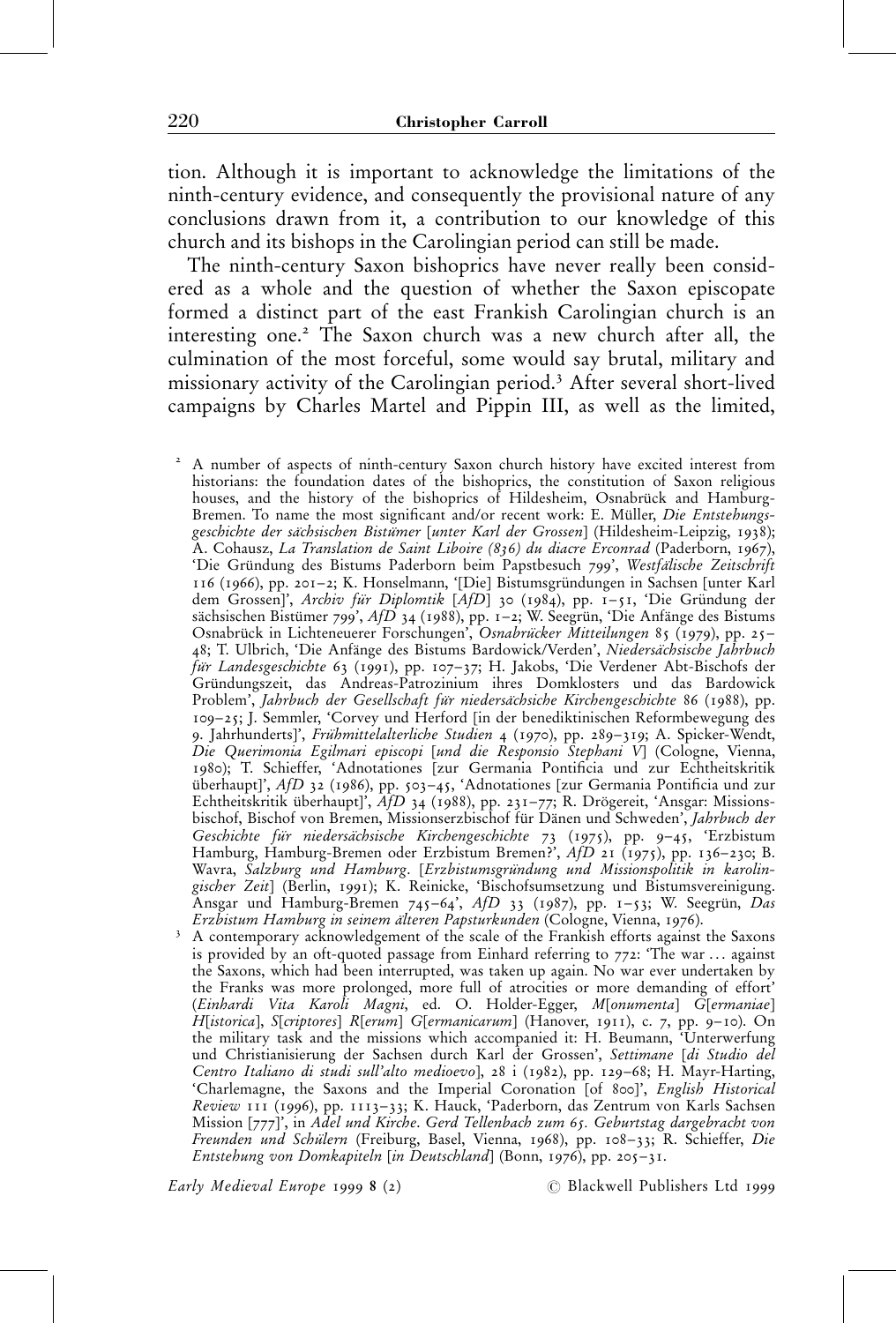unsupported, and largely unsuccessful, missionary work of the Anglo-Saxon Lebuin, Saxony was almost forgotten by the Carolingians; their priorities lay elsewhere.<sup>4</sup> It was Charlemagne who first decided to put an end to this troublesome neighbour once and for all, and in 772 launched the first of a systematic series of campaigns which were to last more than thirty years.<sup>5</sup> Some military and missionary success was achieved in the period before 785, but all too often it was only temporary.6 Violent suppression and forced conversion were Charlemagne's policies; policies given their clearest expression in the Capitulatio de partibus Saxoniae of 782.<sup>7</sup> In 785, however, Charlemagne stood as godfather at the baptism of the Saxon noble, Widukind, the leader of so many rebellions, and a period of peace ensued in which the Church worked to convert the aristocracy and the people south of the river Elbe.<sup>8</sup> Some Saxons doubtless converted to Christianity in this period, but in the years  $793-7$  many resumed their opposition to Frankish lordship and everything that meant, including Christianity.<sup>9</sup> Resistance

- <sup>4</sup> Principally in Aquitaine, and then Italy: K. Hauck, `Die Ausbreitung des Glaubens [in Sachsen und die Verteidigung der Römischen Kirche als konkurrierende Herrscherauf-
- gaben]', *Frühmittelalterliche Studien 4* (1970), pp. 140–5.<br><sup>5</sup> See the Royal Frankish Annals: *Annales Regni Francorum*, ed. F. Kurze (Hanover, 1895),  $772-804$ , pp.  $33-119$ . For the reasons why Charlemagne wanted to conquer and integrate Saxony: Mayr-Harting, 'Charlemagne, the Saxons and the Imperial Coronation', pp.  $11113 - 15$ . For an interesting assessment of a change in ideology towards Saxony during
- the period of mission: Hauck, 'Die Ausbreitung des Glaubens', pp. 138–72.<br><sup>6</sup> For example, Charlemagne had a 'multitude' of Saxons baptized in 777, but by 778 they were again in revolt. This was largely typical of the situation prevailing in Saxony during the missionary period as a whole. See Chronicon Moissiacense, ed. G. Pertz, MGH, Scriptores[SS] I (Hanover, 1826), 777-85, pp. 296-7; Annales Regni Francorum, 777-97, pp.
- $4^{8}-102.$ <br><sup>7</sup> The 782 Capitulatio de partibus Saxoniae, cc. 1-10, threatened harsh penalties for crimes against both clergy and the Christian religion: MGH, C*apitularia* I, ed. A. Boretius (Hanover, 1883), pp. 68±9. See M. Lintzel, `Die Capitulatio de partibus Saxoniae', in Ausgewählte Schriften I (Berlin, 1961), pp. 381-9. The successful submission of a major part of the province by 797 gave rise to a much more lenient capitulary: Capitulare Saxonicum,  $MGH$ , Capitularia I, pp. 71–2. The Saxons beyond the Elbe opposed both Frankish rule and Christianity up to the foundation of the bishoprics: Annales Regni<br>Francorum, 804, p. 118-19.
- 
- 8 Annales Regni Francorum, 785, p. 102.<br>9 Ibid., 793–7, pp. 94–102. The presence of Saxons in Frankish armies, or their attendance at royal assemblies, in 787, 788, 789 and 791, may be a sign of their conversion to Christianity, although it is also necessary to recall that certain pagan Slavic tribes, such as the Abodrites, are recorded acting in this capacity in 789 and 798. It is also clear from the Royal Frankish Annals that the conflicts between 793 and 797 encompassed all Saxony, not just north of the Elbe. A large part of the Saxon nobility therefore probably remained effectively unconverted at this point. See E.J. Goldberg, `Popular Revolt, [Dynastic Politics and Aristocratic Factionalism in the Early Middle Ages: the Saxon Stellinga reconsidered]', Speculum 70 (1995), pp. 473-9. In this otherwise excellent article, Goldberg's discussion of the chronology, scale and nature of the Christianization of the Saxon nobility is misleading. For example, his claim that, 'By  $785$  ... Charlemagne seems to have won over the majority of the Saxon edhilingui (aristocracy) to accepting Christianity and Carolingian lordship': ibid., p. 476.
- $\oslash$  Blackwell Publishers Ltd 1999  $\sc{Early}$  Medieval Europe 1999 8 (2)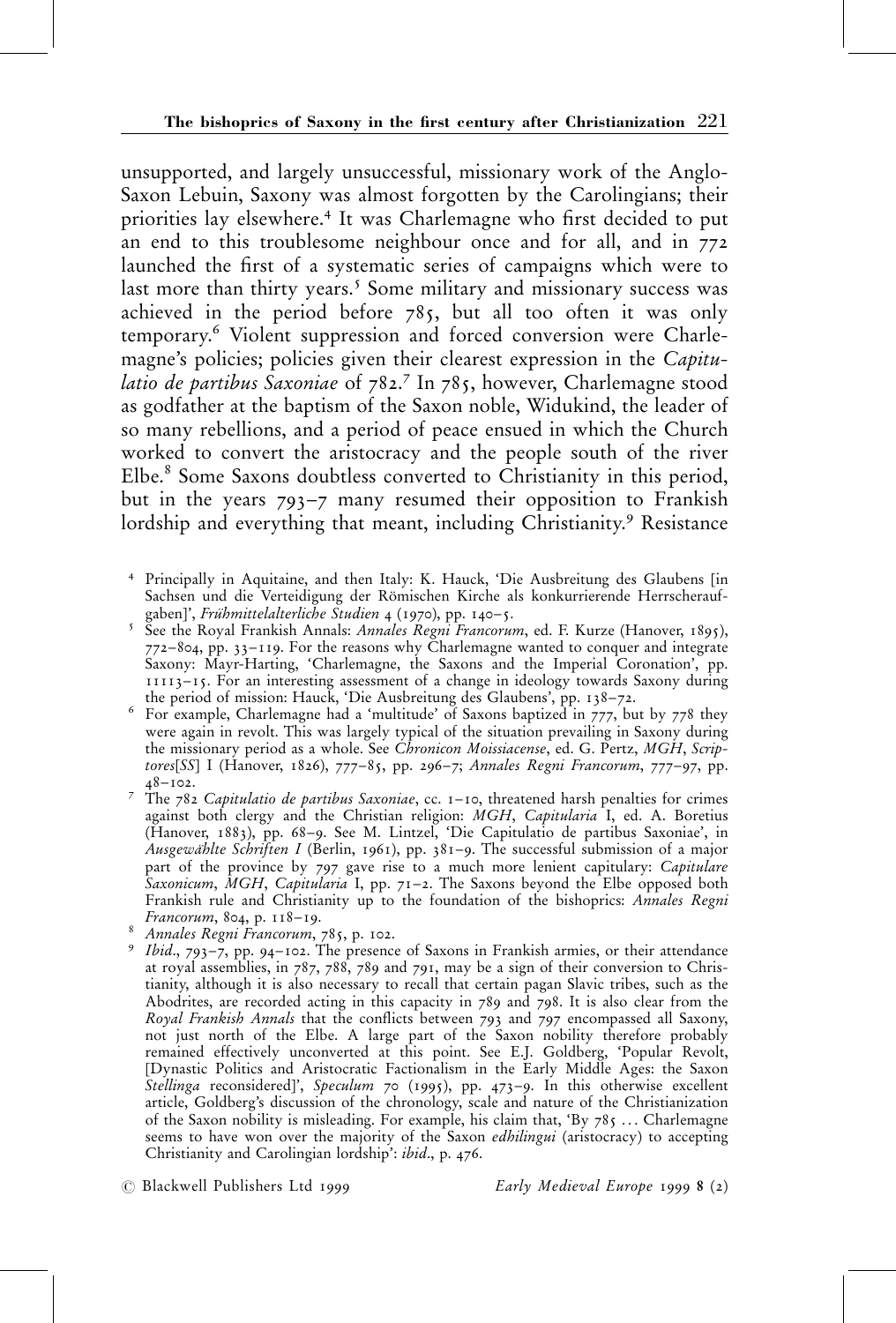south of the Elbe was only completely crushed in  $798$ ;<sup>10</sup> the Saxons beyond the Elbe continued to resist Carolingian authority until 804, when Charlemagne adopted a policy of forced resettlement of these Saxons within Francia itself.<sup>11</sup> From this point onwards, the province as a whole appears to have submitted to Frankish lordship. The question of how successful this period of mission was, in terms of conversions among the Saxon nobility, will be considered below: it is a vital part of understanding the status of the Saxon bishoprics during the ninth century.

This is the background to the foundation of bishoprics in Saxony, foundations which took place between 805 and 807.<sup>12</sup> Little is known about the actual circumstances of these foundations, or how and on what scale these new bishoprics were endowed, but a consideration of the years both before and after the foundations can provide some interesting insights. Indeed, the question of land is at the very heart of this study. Landed wealth furnished its holder with political status; the more extensive that wealth, the greater the political status bestowed upon its holder. By investigating the land-holdings of the ninth-century Saxon episcopal church we can make better sense of the evidence relating to its bishops' political ties and activities, and therefore also of its place within the east Frankish church as a whole. A comparison with other east Frankish bishops shall demonstrate the atypical nature of this region and its episcopal church.

The Saxon bishoprics dealt with in this paper are Hildesheim, Halberstadt, Paderborn, Verden, Minden, Münster, Osnabrück and Bremen/Hamburg-Bremen. There are only four charters extant which record grants of property to any of these eight Saxon sees: a charter of  $862-87$  describing a grant by the count Sidag to the church of Paderborn;<sup>13</sup> a grant in  $871-4$  by Louis the German to the bishopric of Hildesheim, consisting of all royal property within the Hildesheim parochial boundaries;<sup>14</sup> a grant in 876 by Louis the Younger of twelve manses of royal property in the Essen pagus to the church of Verden;<sup>15</sup> and a grant in 889 by Arnulf of property in the Gifaron and Reinidi Gaue which had previously been held in benefice by two royal vassals,

<sup>&</sup>lt;sup>10</sup> Annales Regni Francorum, 798, pp. 102, 103 and 105.<br><sup>11</sup> Ibid., 804, pp. 118–19; Chronicon Moissiacense, 804, p. 305.<br><sup>12</sup> E. Müller, *Die Entstehungsgeschichte der sächsischen Bistümer*, despite its flaws, remains<br><sup></sup>

<sup>&</sup>lt;sup>13</sup> Regesta Historiae Westfaliae, accedit Codex Diplomaticus I, ed. H.A. Erhard (1847), no.

<sup>16.&</sup>lt;br><sup>14</sup> Die Urkunden Ludwigs des Deutschen, ed. P. Kehr, *MGH, Diplomata* I (Berlin, 1934),<br>10. 143 (871–4) [hereafter DLD.].

<sup>&</sup>lt;sup>15</sup> Die Urkunden Ludwigs des Jüngeren, ed. P. Kehr, MGH, Diplomata I (Berlin, 1934), no. 1 (876) [hereafter DLJ.].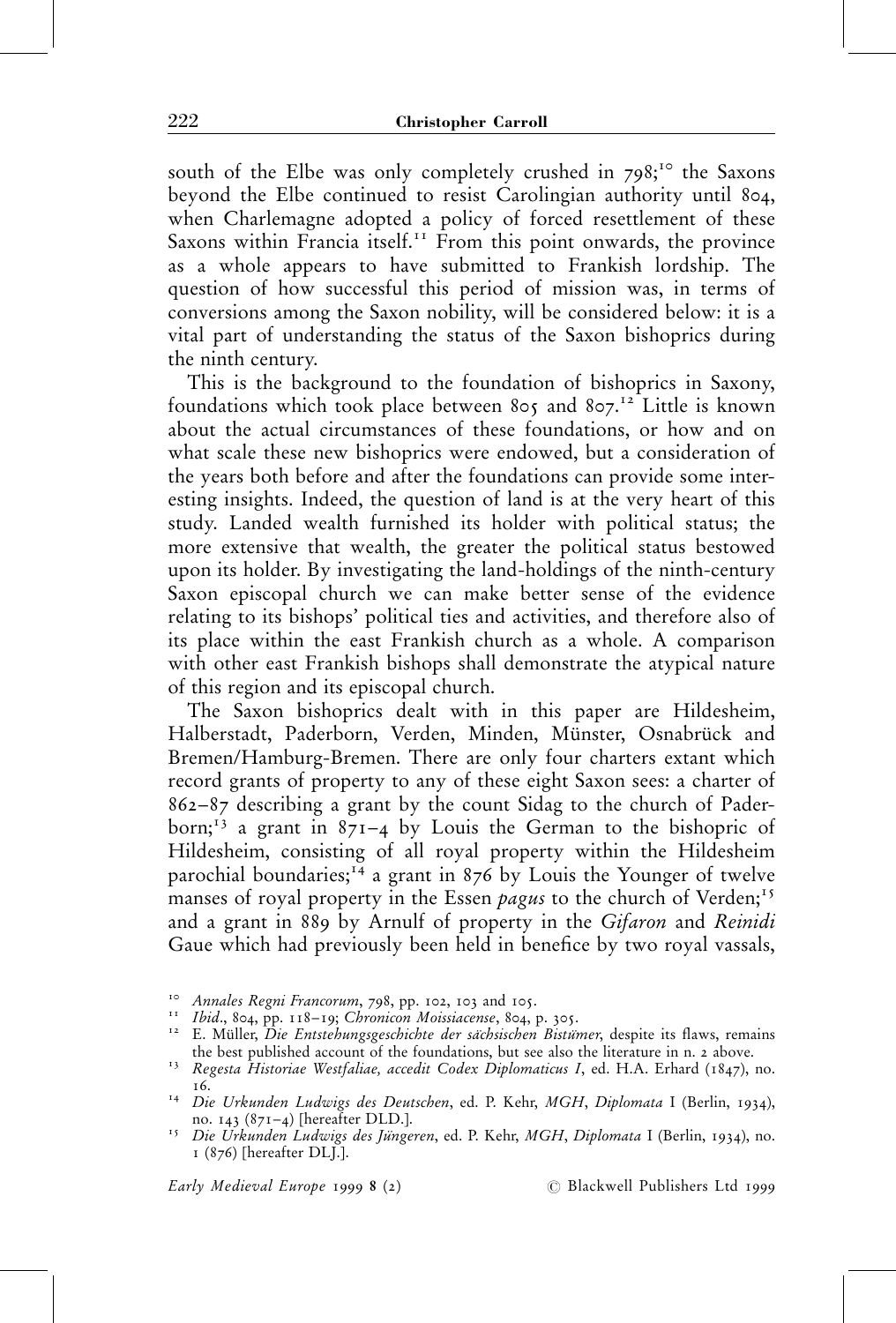and which was now to be held 'ad proprium', that is, with full rights, by the bishop of Münster.<sup>16</sup> Even if one takes into account the inevitable loss of charters over time, particularly through fires at the sees of Hildesheim and Minden, there is still a remarkably small number of extant donation charters for this group of eight bishoprics.<sup>17</sup> The Saxon episcopal church as a whole, therefore, in comparison with other east Frankish sees, either has a very low charter survival rate, or only had a small number of ninth-century charters to begin with.

There were certainly other grants of property to these sees. There are extant nine royal charters conferring and confirming the privilege of immunity for the episcopal churches of Bremen, Paderborn, Verden, Halberstadt and Hildesheim.<sup>18</sup> The privilege of immunity ceded its holder, in this case the bishops, the right to deny royal officials access to their estates.19 Since this was a privilege linked directly to property, the above-named sees clearly possessed estates to which the privilege could apply. Such privileges are not known for Osnabrück, Minden or Münster, although Münster does possess other evidence documenting property-holdings.<sup>20</sup> Other charter evidence suggests that Liuthard of Paderborn and Theoderic of Minden granted property to the monasteries of Neuenheerse and Wunsdorf respectively, although I suspect that the property concerned was the bishops' personal lands rather than those of the see.<sup>21</sup> Clearly many, if not all of these bishoprics possessed landed estates during the first century of their existence, but it is the extent of these land-holdings that is in question and we should

- <sup>16</sup> Die Urkunden Arnulfs, ed. P. Kehr, *MGH*, Diplomata III (Berlin, 1955), no. 54 (889)<br>[hereafter DArn.].
- $17$  Urkundenbuch des Hochstifts Hildesheim [und seiner Bischöfe I], ed. K. Janicke (Leipzig, 1896), pp. v-vi. For Minden: R. Schieffer, Die Entstehung von Domkapiteln, p. 219, n. 525. On the absence of royal documents for the bishoprics: W. Metz, `Probleme der fränkischen Reichsgutforschung [im sächsischen Stammesgebiet]', Niedersächsisches<br>Jahrbuch für Landesgeschichte 31 (1959), p. 85.
- Paderborn: Die Kaiserurkunden der Provinz Westfalen 777-1313, I, ed. R. Wilmans (Münster, 1867), no. 16 (822), DLD, no. 97 (859) and DLJ. no. 19 (881). Verden: DLD. no. 57 (849) and DLD. no. 153 (874). Hamburg-Bremen: DArn. no. 27 (888). Halberstadt: Regesta Imperium I, ed. J.F. Böhmer and E. Mühlbacher (Innsbruck, 1908), no. 535 (815) and Die Urkunden Ludwigs des Kindes, ed. T. Schieffer, MGH, Diplomata IV (Berlin, 1960), no. 15 (902) [hereafter DLK.]. Hildesheim, Urkundenbuch des Hochstifts Hildesheim I, no. 60 (815). On the debated authenticity of the 815 charters of immunity for Hildesheim and Halberstadt: E. Müller, Die Entstehungsgeschichte der sächsischen Bistümer, pp. 75-92; R. Schieffer, Die Entstehung von Domkapiteln, pp. 225 n. 556 and 228 n. 572; Honselmann, 'Bistumsgründungen in Sachsen', pp. 24-6.
- See F.L. Ganshof, Frankish Institutions [under Charlemagne], trans. B. and M. Loyn (New York, 1968), pp. 45-50 and P. Fouracre, 'Eternal Light and Earthly Needs: Practical Aspects of the Development of Frankish Immunities', in W. Davies and P. Fouracre (eds), Power and Property in the Early Middle Ages (Cambridge, 1995), pp. 53-60.<br><sup>20</sup> For Münster, see above, n. 16.<br><sup>21</sup> DLD. nos. 137 and 140 (871) and see Semmler, 'Corvey und Herford', pp. 316–17.
- 
- 
- # Blackwell Publishers Ltd 1999 Early Medieval Europe 1999 8 (2)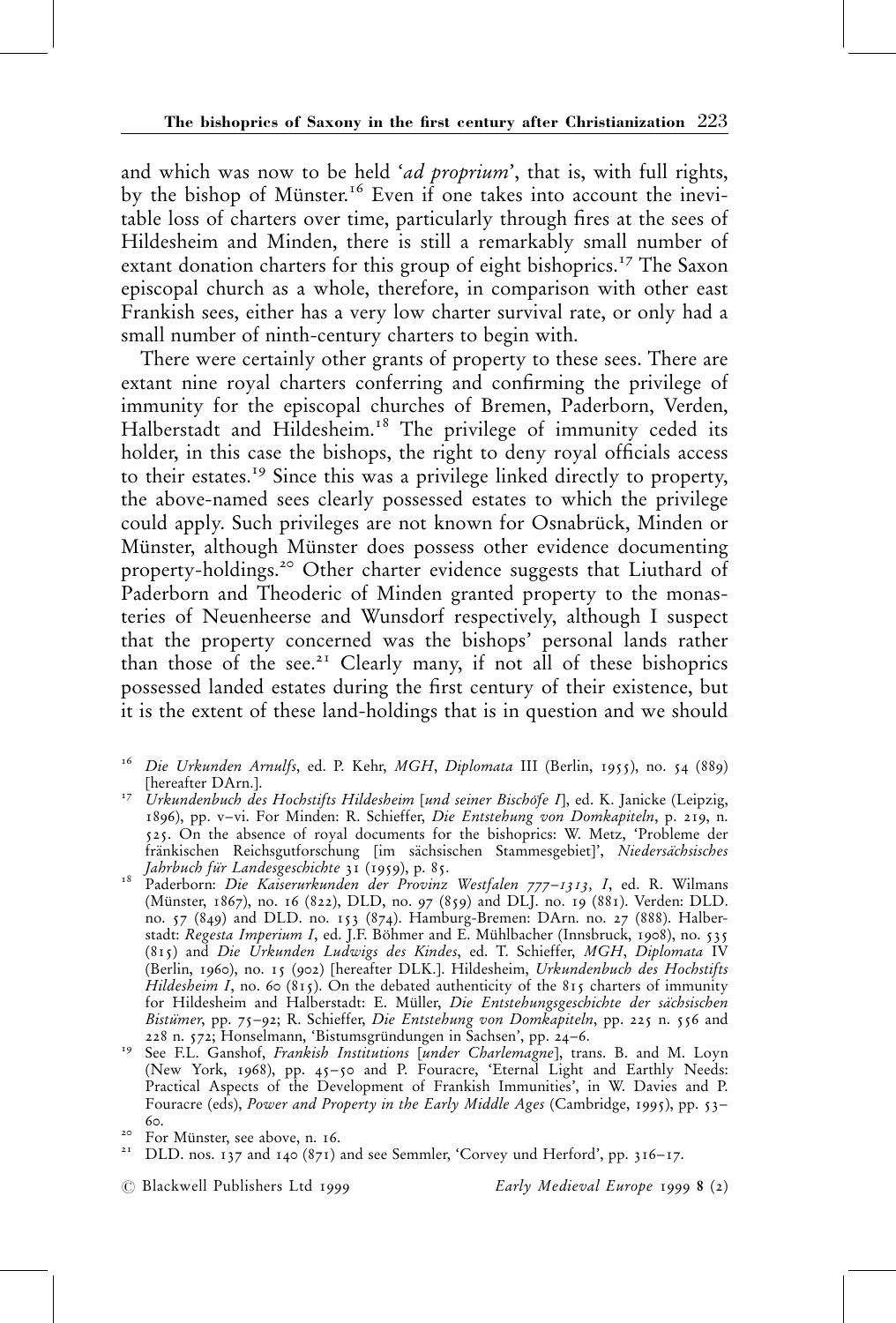not assume, as some have done, that they were as substantial as those of other east Frankish bishoprics or of wealthy Saxon religious houses such as Corvey.<sup>22</sup>

The Saxon bishoprics possessed several possible sources of endowment: the Carolingian kings, secular magnates and the clergy themselves.23 There is no real evidence of clerical endowment and instances of noble patronage are very rare. The only known example of a Saxon secular magnate endowing a bishopric is the charter of Sidag for Paderborn mentioned above, while other possible generosity is alluded to in a 902 charter of Louis the Child for Halberstadt which made reference to 'whatever had been handed over to the church of Halberstadt by the munificence of our predecessors or contributed by  $fideles'$ <sup>24</sup> It is unlikely, however, that the bishoprics would have received many grants of land from the Saxon nobility, especially in the decades before the later ninth century. There are a number of reasons for this. Firstly, there was the tortuous process of conversion. Many members of the Saxon nobility had been converted in the years immediately before 800, but clearly, even around the time of the foundations, some of its members were barely Christian.25 In 815 a Saxon noble wrote to Louis the Pious seeking the emperor's aid in regaining his father's property. The letter's author explained how his father, Richart, and his uncle, Richolf, `while in the service of Charlemagne, were deprived of their patrimonies by their relatives, who were still pagans, because of their hatred of

<sup>23</sup> According to Carolingian church law, personal property or patrimony acquired by a bishop after his elevation was, after his death, to become the property of the episcopal church: Aachen 816/29 c. 6 and Trosly 909 c. 14. See W. Hartmann, Die Synoden der Karolingerzeit im Frankenreich und in Italien. (Paderborn, Munich, Vienna, Zürich, 1989), pp. 172 and 376.

<sup>&</sup>lt;sup>22</sup> On Corvey's landed wealth: Metz, 'Probleme der fränkischen Reichsgutforschung', pp. 91-110. Eric Goldberg, Wolfgang Metz and Karl Hauck all make statements on the property granted to the Saxon episcopal church, and do not comment on the size of these land-holdings: Goldberg, `Popular Revolt', p. 479; W. Metz, `Mainzer, Fuldaer und Würzburger Einflüße an der oberen Weser', p. 124, and K. Hauck, 'Die fränkischedeutsche Monarchie und der Weserraum', pp. 104-6, both in Kunst und Kultur im<br>Weserraum 800-1600, I (Münster, 1966).

<sup>&</sup>lt;sup>24</sup> DLK. no. 15 (901): 'Ut omnia, quae memoratae Halberstetensi ecclesiae a progenitoribus

nostris regia munificentias sive aliorum fidelium collatione . . . iusti tradita sunt'.<br><sup>25</sup> K. Honselmann, 'Die Annahme des Christentums [durch die Sachsen im Lichte sächsischer Quellen des 9. Jahrhunderts]', Westfälische Zeitschrift 108 (1958), pp. 202-8; R. Drögereit, 'Die schriftliche Quellen zur Christianisierung der Sachsen und ihre Austagefähigkeit', in H.-W. Krumwiede (ed.), Vorchristlich-christliche Frühgeschichte in Nieder $sachsen$  (Blomberg-Lippe, 1966), pp.  $7-20$ .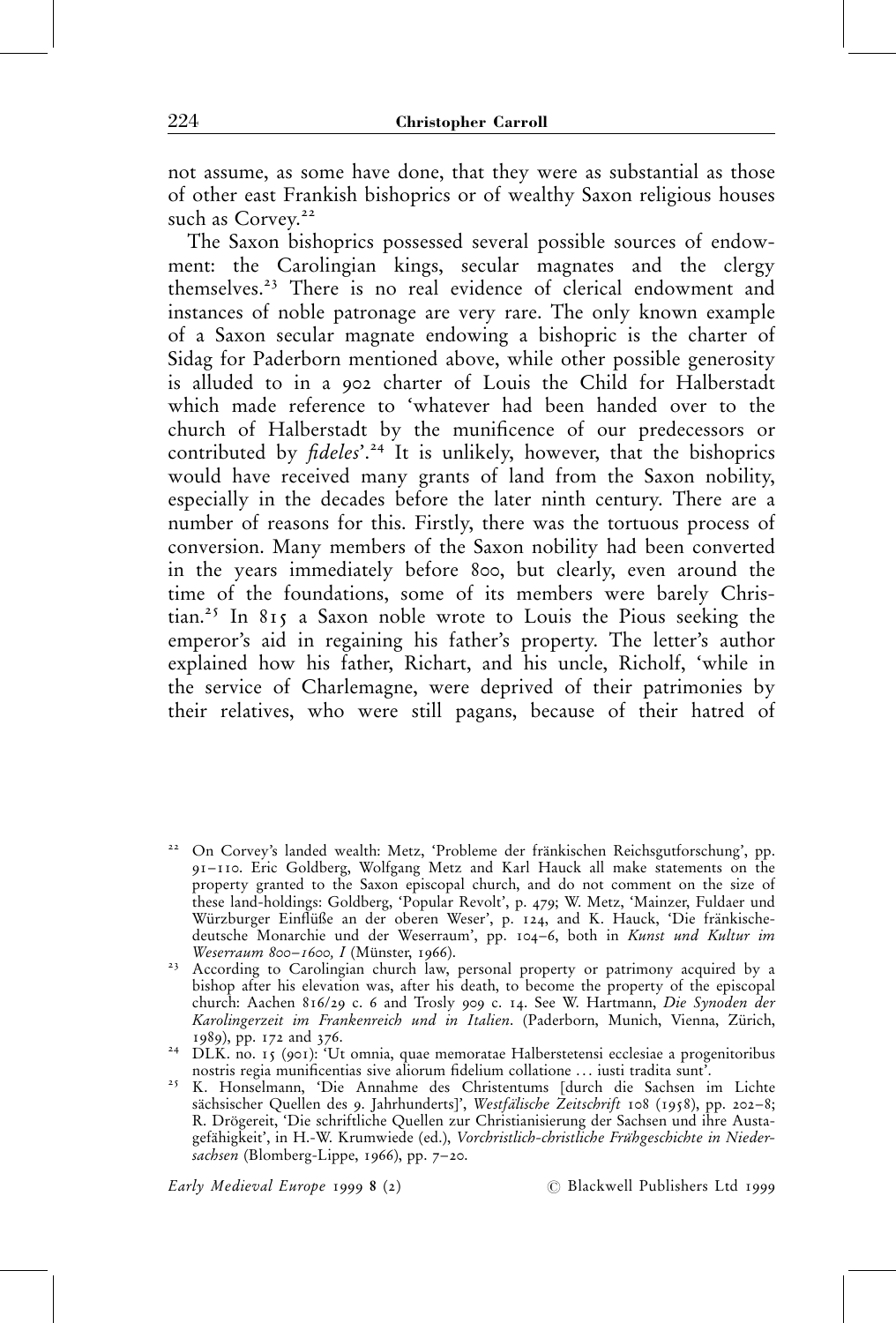Christianity....<sup>26</sup> These events took place in the late 790s, only a few years before the foundation of the first Saxon bishoprics, and Richart's son was still trying to regain this property in  $815.^{27}$ 

The records from Saxon religious houses further demonstrate how slowly Saxony was christianized, including the nobility. The Translatio Sancti Viti, written in 837, described how Saxony's first major monastic foundation, Corvey, which was established by Louis the Pious in 822, was initially unsuccessful. It was not until later that, 'the number of monks from the dominant Saxon families daily increased', and while these first Saxon oblates were especially, 'poor in property, they were rich in religion'.<sup>28</sup> The extant records of Corvey attest to the comparatively small amount of land these aristocratic Saxon monks brought with them.<sup>29</sup> The Translatio Sancti Pusinnae, written at Herford between 860 and 877, echoed this initial reluctance among the Saxon aristocracy for Christianity, but `when the holy zeal was stronger, they brought together their property in order to establish monasteries and they offered their sons to God'.30

Once converted, the Saxon aristocracy, like many of their counterparts elsewhere, showed a greater interest in patronizing monastic rather than episcopal foundations. Herford was allegedly founded as early as 800 by Waltgar, son of Widukind, the first known Saxon noble to be baptized, and Saxon nobles with marital and regional connections with north Thuringia were granting land to Fulda as early as the first decade of the ninth century.<sup>31</sup> For the majority of Saxon landowners,

- <sup>26</sup> MGH, Epistolae V, ed. E. Dümmler (Berlin, 1899), p. 301, 4: 'Dum autem in servitio patris, felicis memoriae domni Caroli imperatoris, extiterunt propinqui eorum atque pagenses, causa christianitis furore se super eos turbantes, omnia quae in domibus propriae elaborationis habuerunt, cuncta raptim diripuerunt'. Another interesting example is provided by a letter from the Saxon Bennit to Charlemagne in 811, which recounted the similar loss of property belonging to Amalung (Bennit's father) in Saxony: E.F.J. Dronke, *Codex Diplomaticus Fuldensis* (Kassel, 1847), no. 261. The attempted conversion of a native aristocracy could be a very messy and divisive process.
- <sup>27</sup> On the timing of these events: Honselmann, 'Die Annahme des Christentums', pp. 207-
- <sup>28</sup> Translatio Sancti Viti, ed. P. Haffé, Monumenta Corbeiensia. Bibliotheca rerum Germanicarum I (Berlin, 1864), p. 10: 'Augebatur tamen quotidie numerus monachorum ex nobilissimo Saxonum genre . . . et licet opibus essent pauperes, religione tamen sancta
- 
- <sup>29</sup> Traditiones Corbeienses, ed. P. Wigand (Leipzig, 1843).<br><sup>30</sup> Ex Translatione Sancti Pusinnae, ed. G. Pertz, *MGH*, SS II (Hanover, 1829), p. 681: `Denique pullulant devotione sancta, rebus suis ad monasteria constituenda collatis,
- divino suos filios cultui offerentes. . .'.<br><sup>31</sup> For Herford: Semmler, 'Corvey und Herford', p. 292; Marital ties and the Saxon nobility of the Hessengau: W. Berges, 'Ein Kommentar zur, "Gründung der Hildesheimer Kirche"', in *Historische Forschungen für Walter Schlesinger II*, H. Beumann (ed.) (Cologne, Vienna, 174), pp. 93–100; K. Heinemeyer, 'Adel, Kirche und Königtum an der oberen Weser im 9. und 10. Jahrhundert', in Historische Forschungen für Walter Schlesinger  $II$ , pp. 19-21.

 $\oslash$  Blackwell Publishers Ltd 1999  $\sc{Early}$  Medieval Europe 1999 8 (2)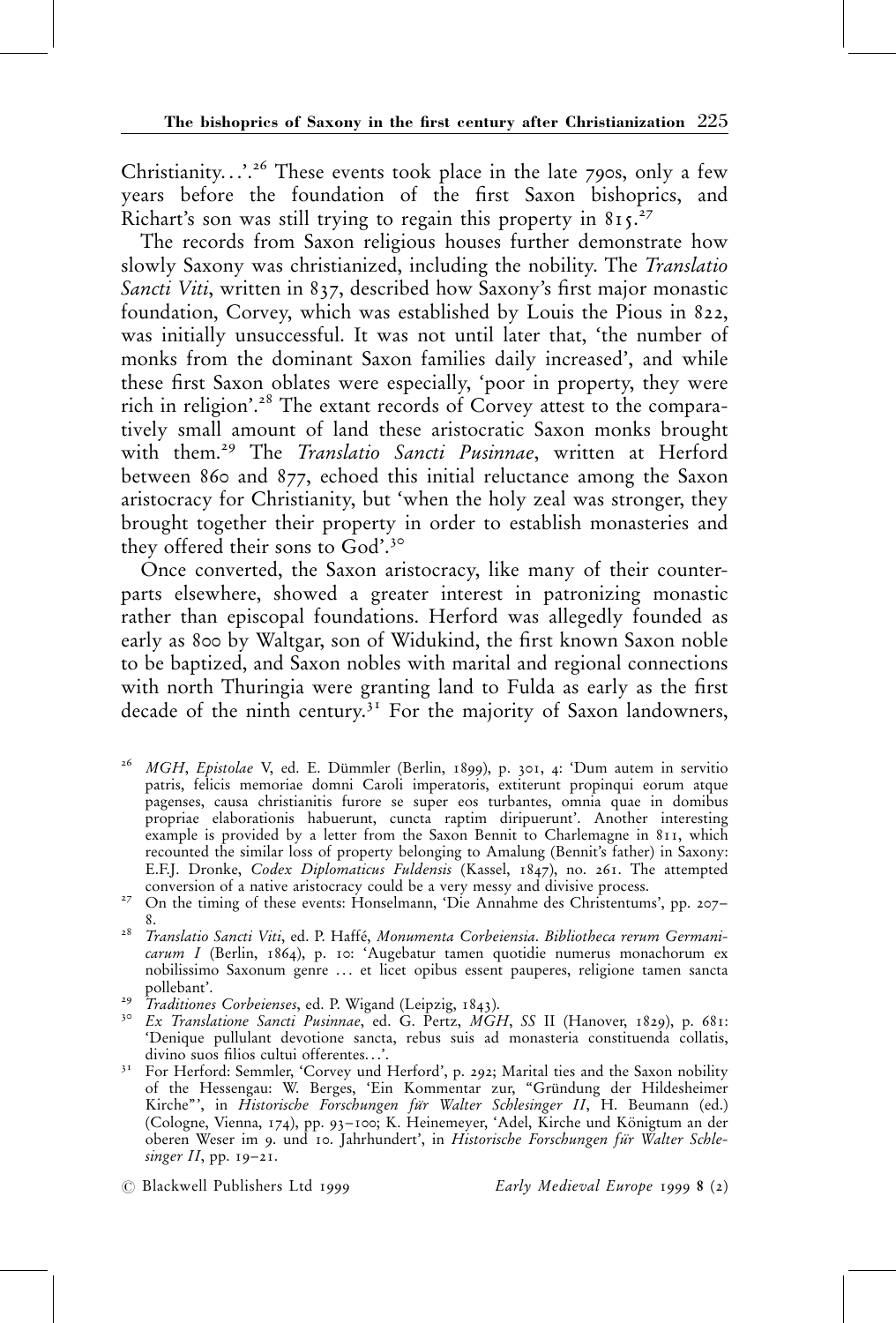however, ecclesiastical patronage was clearly not viewed as a viable use of resources during these early years. The only other monastic foundations in Saxony before the 830s were the house of Werden, established by the Frisian Liudger, the first bishop of Münster, and the Carolingian house of Corvey.<sup>32</sup> The count Bernhard was involved in the arrangements for the royal foundation of Corvey, and also founded the nunnery of Wendhausen in the 830s, but the vast majority of Saxon religious houses were not established by Saxon nobles until the midninth century and later. $33$  These years saw the Liudolfing foundations of Essen and Gandersheim-Braunshausen; and the foundations of Wildeshausen, and possible Vreden, by Waltbraht, the grandson of Widukind.<sup>34</sup> The foundation and endowment of 'family monasteries' such as these were public acts of piety which did not require any real alienation of a family's estates: a typical charter issued by Louis the Younger for Gandersheim recorded that only a Liudolfing was to be elected abbess of this house.<sup>35</sup> Members of the secular nobility were therefore clearly more inclined to patronize their own monastic communities than bishoprics and this pattern continued throughout the remainder of the ninth century: Freckenhorst was founded between  $855$  and 860 by the noble Eberward;<sup>36</sup> Lammespring was founded sometime before 871 by the Saxon count Ricdag and his wife Imhild, who also later founded Meschede;<sup>37</sup> Liesborn was established by the Liudolfing Boso in  $874$ ;<sup>38</sup> and the nunnery of Möllenbeck was founded by the Saxon noble woman Hildburg in 896.<sup>39</sup> Patronage therefore appears to have been directed principally towards family foundations.40 Bishops from Saxon families also established monastic communities in this period, foundations which were also to be largely under familial control: Liuthard of Paderborn founded Neuenheerse; Theoderic of

- 
- Germania Sacra NF 20] (Berlin, New York, 1984), pp. 88-9 and 93. For Essen: E. Wisplinghoff, 'Beiträge zur Geschichte des Damenstifts Essen', AfD 13 (1967), pp. 110-13. For Wildeshausen and the questions surrounding its initial constitution: K. Schmid, 'Die Nachfahren Widukinds', Deutsches Archiv 20 (1964), pp. 4–7. For Vreden: Semmler, 'Corvey and Herford', pp. 309–10.<br>
<sup>35</sup> DLJ. no. 3 (877).<br>
<sup>36</sup> Semmler, 'Corvey und Herford', p. 316.<br>
<sup>37</sup> Ibid, and Goetting, *Das Bistum Hildesheim*, pp. 17–8.<br>
<sup>38</sup> Goetting, *Das Bistum Hildesheim*, p. 18, n. 170.<br>
- 
- 
- 
- 
- 
- attached to bishoprics. For example, SS. Cassius and Florientius, Bonn (under the archbishop of Cologne): Rheinisches Urkundenbuch. Älteres Urkunden bis 100, ed. E. Wisplinghoff (Bonn, 1972), nos. 50, 54, 55–62, 64, 65, 66, 69, 72, 74, 76, 78 and 79.

<sup>&</sup>lt;sup>32</sup> For Werden: Altfridi Vita Liudgeri, II iii, ed. G. Pertz, MGH, SS II (Hanover, 1829), p. 412-13. For Corvey: Semmler, `Corvey and Herford', pp. 296-7.<br><sup>33</sup> Semmler, `Corvey and Herford', p. 308.<br><sup>34</sup> H. Goetting, *Das Bistum Hildesheim.* [Die Hildesheimer Bischöfe von 815 bis 1221.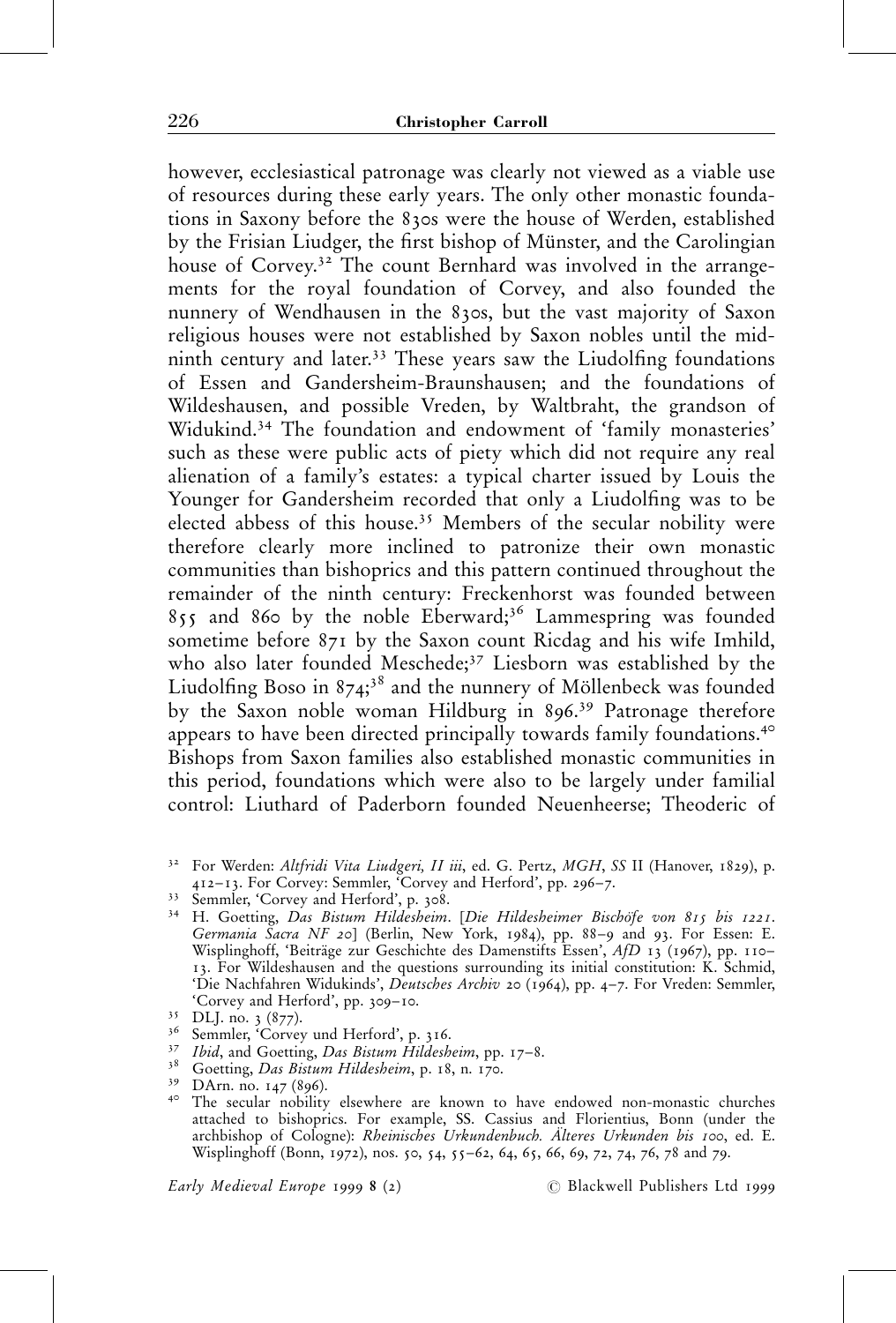Minden, Wunsdorf, and Hildigrim II of Halberstadt, Ridigippi and Metelen.41 The Saxon bishops were to have little or no control over these houses beyond their diocesan rights or the definition of their rights contained within particular charters.<sup>42</sup> Control of these houses remained largely in the hands of the founding families during this period.

The idea of Saxon noble endowment of the bishoprics does not sit comfortably against this background. The Saxon aristocracy had only recently been converted to Christianity and, with a few exceptions, many of its members arguably did not possess the means of endowing the church on a large scale: there was a very small number of wealthy families within Saxony.<sup>43</sup> There was patronage for monastic foundations, but this involved only a few kin-groups and was almost exclusively directed to small family houses. What is more, even this type of patronage did not really begin until almost half a century after the very first foundations. This is not to say that Saxon nobles did not endow the bishoprics at all, just that the possibility of any significant local endowment of episcopal churches before the second half of the ninth century at the earliest must be viewed as really quite remote.<sup>44</sup> It can be no coincidence that the one extant noble grant to an episcopal church comes from the later ninth century. The real extent of noble patronage of the Saxon bishoprics is unclear, but one certainly cannot assume numerous and extensive grants.

The failure of the nobility to patronize the bishoprics was significant. Saxony was not the only region to receive new bishoprics in the eighth and early ninth centuries. After a missionary period and the organizational work of Boniface, bishoprics were established in Bavaria, Hesse

<sup>&</sup>lt;sup>41</sup> For Neuenheerse: *Mainzer Urkundenbuch I*, ed. M. Stimming (Darmstadt, 1932), no. 149 (868) and DLD. no. 137 (871). For Wunsdorf: DLD. no. 140 (871). For *Ridigippi* and Metelen: DArn. nos. 41 (888) and 59 (889).

Architecturiis Darnel and 42 (888). The relationship between the bishops and these houses, as defined in many of the charters listed in nn. 34, 35 and 41 above, is of a bishop and Eigenklöster within his diocese. None of these houses were episcopal monasteries; they were not integrated into

the bishoprics' property.<br><sup>43</sup> K. Leyser, `Henry I [and the Beginnings of the Saxon Empire]', in *Medieval Germany* 

and its Neighbours 900-1250 (London, 1982), pp. 40-1 and nn. 3-4.<br><sup>44</sup> Klemens Ortmann's claim that the bishopric of Minden received 'significant grants' from the nobility in the early ninth century is completely baseless: K. Ortmanns, Das Bistum Minden [in seiner Beziehungen zu König, Papst und Herzog bis zum Ende des 12. Jahrhunderts] (Bensberg, 1972), p. 11. Wigbert, the son of Widukind, granted land to the church of Utrecht in 834, but he was closely connected to the court of Lothar I at this point: Schmid, `Die Nachfahren Widukinds', p. 3.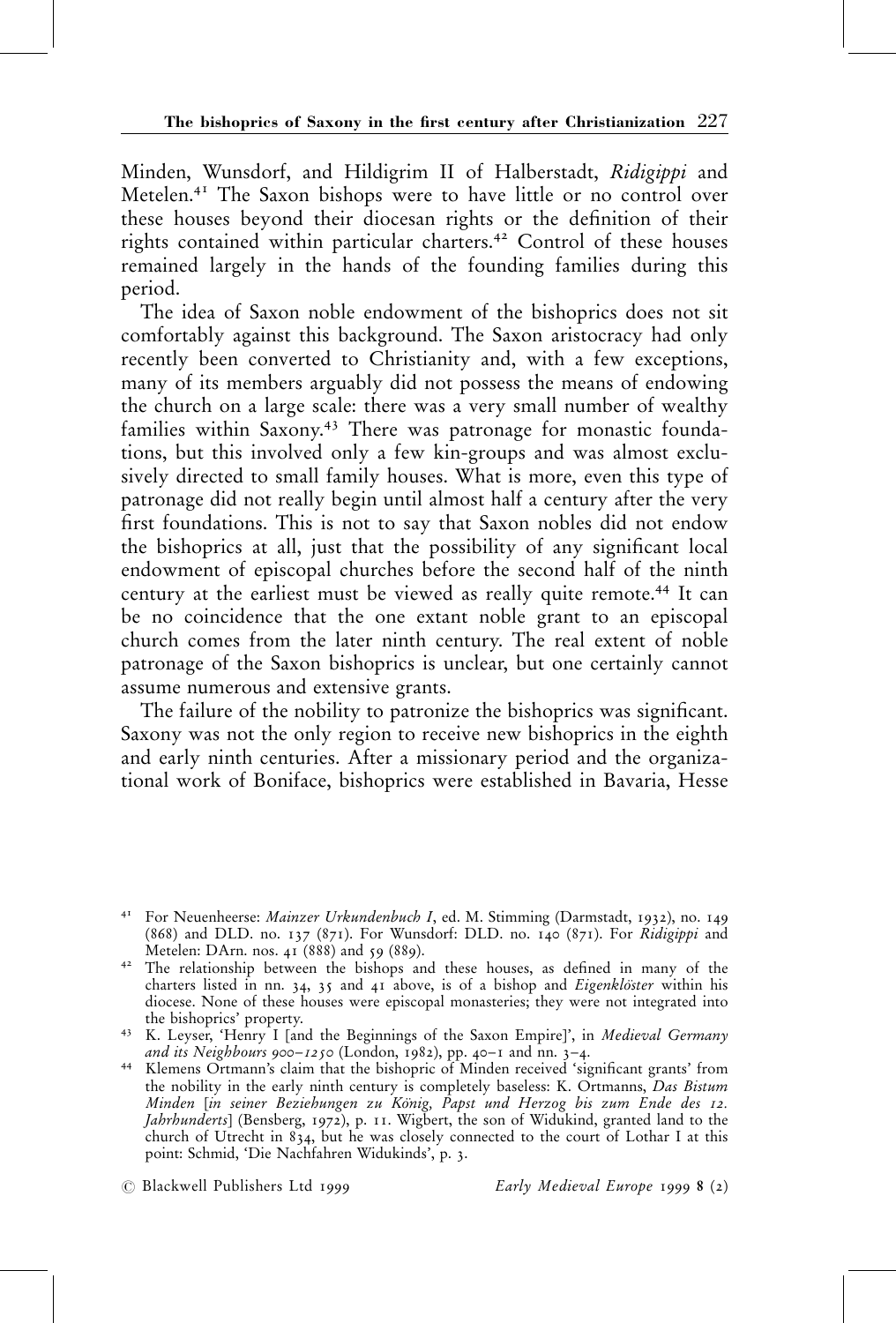and Thuringia in the  $730s$  and  $740s$ <sup>45</sup> The bishoprics in these areas rapidly acquired landed wealth – partly through the patronage of the local nobility – and by 800 many of them had acquired a great deal of property and had achieved substantial political importance. The bishoprics of Freising, Regensburg, Passau and Würzburg are the most notable examples.46 This raises the question of why the Saxon bishoprics did not enjoy the fortune of their more southern counterparts. The answer can be found in the religious pre-history of Bavaria and the other regions. Members of the Bavarian and Thuringian nobility had been subject to Frankish influences for some time and many had been Christian for a good number of years before the establishment of a structured episcopal hierarchy. In fact, many churches and religious houses were already present in these areas.<sup>47</sup> The nobility had therefore been Christian for perhaps as long as several generations when the bishoprics were founded and were accustomed to endowing the church. The fact that the Bavarian bishoprics, in particular, were attached to existing well-endowed monasteries, such as St Emmeram at Regensburg, also contributed significantly to the viability and status of these new sees.

The contrast with Saxony could hardly be more stark. The Saxon bishoprics were founded less than thirty years after the first organized missions in 777; missions which were undertaken to an almost completely pagan region and which experienced a number of significant set-

- <sup>45</sup> For the best discussion of these events and the related historiography: K. Heinemeyer, 'Die Gründung des Klosters Fulda [im Rahmen der bonifatianischen Kirchenorganisation]', Hessisches Jahrbuch für Landesgeschichte 30 (1980), pp. 10-29; S. Weinfurter, 'Das Bistum Willibalds [im Dienste des Königs. Eichstätt im früheren Mittelalters], Zeitschrift für Bayerischen Landesgeschichte 50 (1987), pp. 12-21; I. Wood, The Merovingian Kingdoms [450–751] (London, 1994), pp. 307–11; R. Schieffer, *Die Entstehung von* Do*mkapiteln*, pp. 180−9, and R. Kaiser, 'Bistumsgründung und Kirchenorganisation im 8.
- Jahrhundert', Eichstätter Studien 30 (1990), pp. 58–62.<br><sup>46</sup> For noble patronage of some of these churches shortly after their foundation: Freising: Die Traditionen des Hochstifts Freising I, ed. T. Bitterauf (Munich, 1967), nos. 1, 2, 5, 6, 8, 9, 10, 11, 13, 14 etc; Regensburg: Die Traditionen des Hochstifts Regensburg und des Klosters S. Emmeram, ed. J. Widemann (Munich, 1969), nos. 1, 2, 3, 4, 5, 6, 7, 8, 9 etc.; Passau: *Die Traditionen des Hochstifts Passau*, ed. M. Heuweiser (Munich, 1969), nos. 7,<br>9, 10, 11, 12, 14, 16, 17, 20, 21, 22 etc.
- 9, 10, 11, 12, 14, 16, 17, 20, 21, 22 etc.<br><sup>47</sup> H. Büttner, `Mission und Kirchenorganisation', pp. 454–63; Wood, *The Merovingian* Kingdoms, pp. 37–11; R. Schieffer, *Die Entstehung von Domkapiteln*, pp. 180–4 and 192±9, `UÈ ber Bischofssitz und Fiskalgut [im 8. Jahrhundert]', Historisches Jahrbuch 95 (1975), pp. 18-25; Weinfurter, 'Das Bistum Willibalds', pp. 5-10. Würzburg's patron saint, Kilian, had successfully conducted missions in this area during the 680s: Passio Kiliani martyris Wirziburgensis, ed. W. Levison, MGH, S[criptores] R[erum] M[erovingi*carum*] V (Hanover and Leipzig), pp.  $722-8$ . There is also evidence to suggest his work here was consolidatory rather than novel: Büttner, 'Mission und Kirchenorganisation', pp. 457±8. This was some sixty years before the foundation of the bishopric. For Bavaria see also Vita Sanctorum Haimbranni et Corbiniani, Arbeonis episcopi Frisingensis, ed. B. Krusch, MGH, SRG (Hanover, 1920).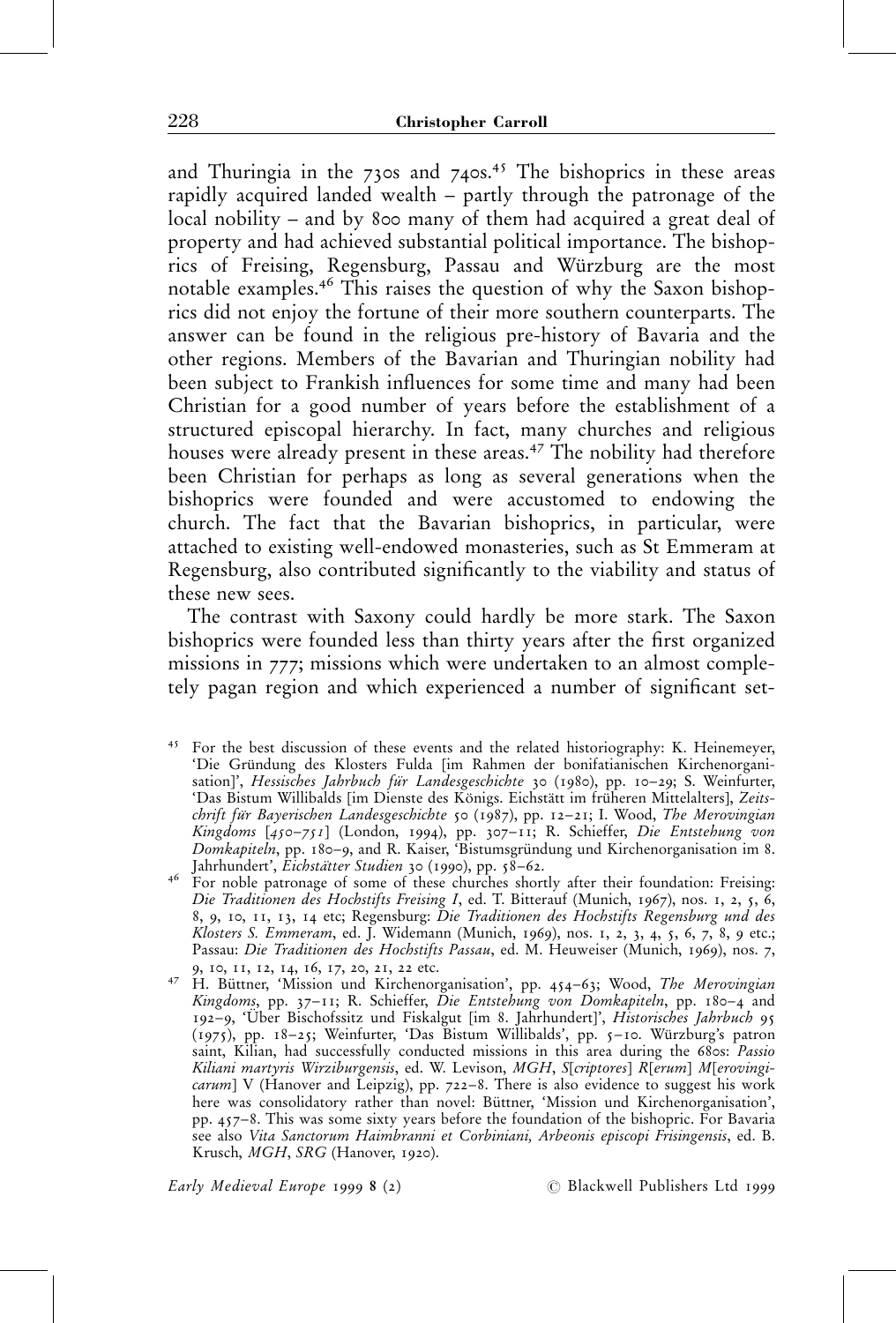backs.48 As outlined above, there were no pre-existing wealthy monastic foundations to which the Saxon bishoprics could be attached; the Saxon nobility were at best only very recent converts; and even the progression to family religious houses was slow. The transition from paganism to Christianity consisted of more than simply a change of religion; social and political structures were affected too. Conversion took time.49 What is more, the social organization of pre-conquest Saxony created further problems in terms of converting the nobility. There was no king or absolute leader of the Saxons whom the missionaries could convert in the hope that the native aristocracy would follow suit  $-$  the most frequently used tactic of conversion.<sup>50</sup> This meant that conversions among the nobility either had to be forced or completed piecemeal. Given all of these factors, and the incredibly short period of mission to Saxony before the establishment of a diocesan structure, it is actually no surprise that it was almost two generations after the foundation of the bishoprics before any Saxon nobles began to patronize ecclesiastical institutions on any scale. Saxony did not possess the partly Christian history of other Frankish border regions and the initial penury of its episcopal church was the result.

Finally, there are the Carolingians themselves. It is generally accepted that Charlemagne confiscated lands from rebellious Saxon nobles during the period of conquest. However, we do not know how

<sup>48</sup> See above, p. 199-200. There were also anti-Christian elements to the Stellinga uprising in the early 840s, but this did not involve the nobility: Goldberg, `Popular Revolt', pp.  $467-5$ OI. Goldberg's paper provides an excellent summary of the literature on the *Stellinga*, and also a convincing reinterpretation of the dynamics of this revolt.

<sup>49</sup> Literature on the Christianization of Scandinavia has emphasized the importance of the missionary period and the opportunity it provided for increased familiarity with Christianity, the Church and its ideas. See P. Foote, `Historical Studies: Conversion Moment and Conversion Period', in A. Faulkes & R. Perkins (eds.), Viking Re-evaluations (London, 1993), pp. 137-44; B. Sawyer, P. Sawyer and I. Wood (eds.), The Christianization of Scandinavia (Alingsås, 1987); G. Steinsland, 'The Change of Religion in the Nordic Countries - a Confrontation between Two Living Religions', Collegium Medievale 3 (1990-2), pp. 123-35. There are, of course, significant differences between the history of missions to Scandinavia and Saxony, but many of the basic dynamics of

50 On the Saxon socio-political structure before the province's conquest by the Franks: Mayr-Harting, `Charlemagne, the Saxons and the Imperial Coronation of 800', pp. 1115± 16; Goldberg, 'Popular Revolt', pp.  $470-3$ . A fine near-contemporary example of the conversion of a king and, subsequently, his aristocracy and people, is provided by Khan Boris and the Bulgars in the 860s: The Annals of St. Bertin: Ninth-Century Histories I trans. and annotated J.L. Nelson (Manchester, 1991), 864, p. 118 and 866, pp. 137-8; The Annals of Fulda: Ninth-Century Histories II, trans. and annotated T. Reuter (Manchester, 1992), 866-7, p. 56 and nn. 11 and 1. See also A.P. Vlasto, The Entry of the Slavs into Christendom (Cambridge, 1970), pp. 155-65 and J. Shepard, 'Slavs and Bulgars', in R. McKitterick (ed.), The New Cambridge Medieval History II (Cambridge, 1995), pp.  $239 - 47.$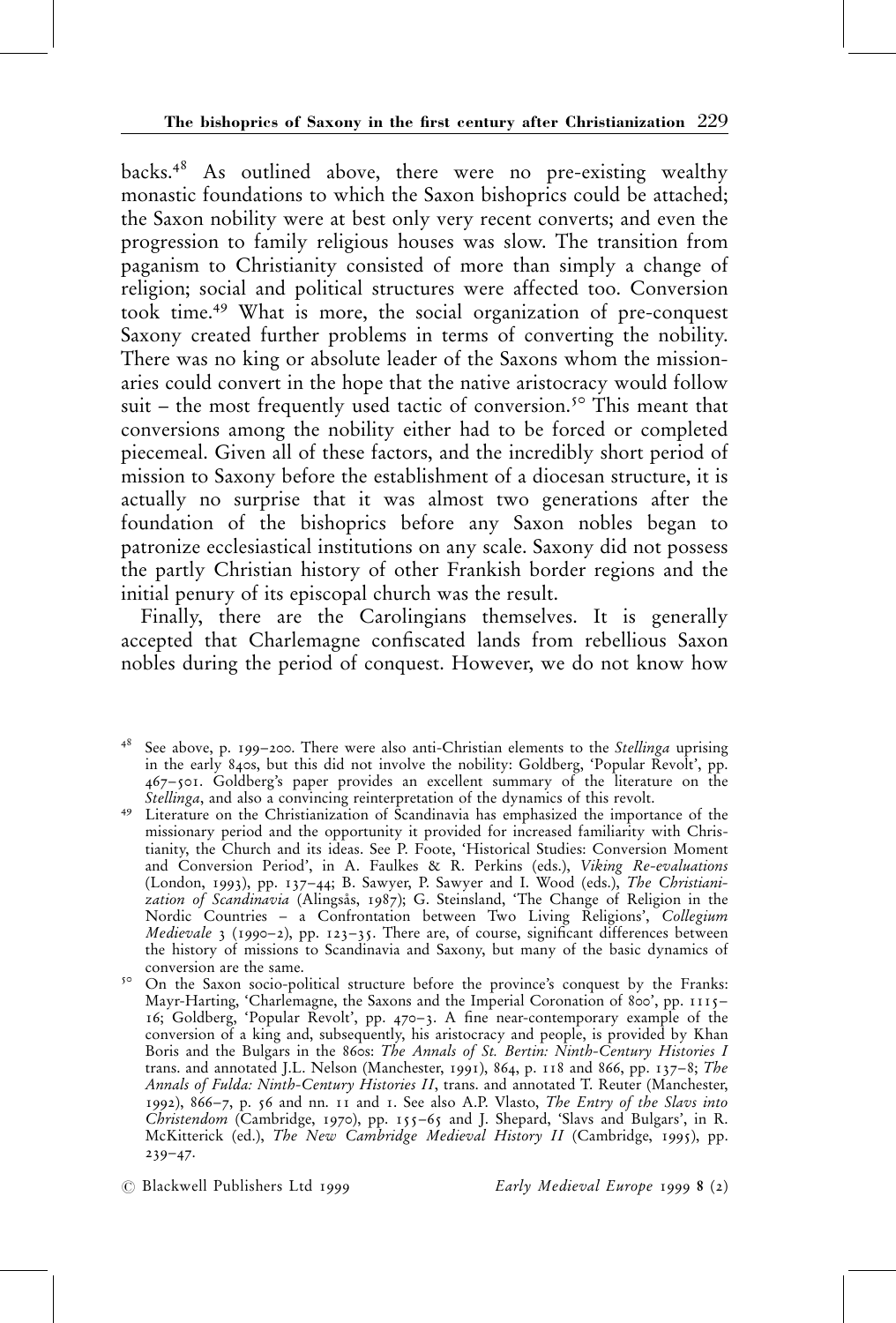much was taken.<sup>51</sup> The evidence suggests that there was very little in the way of fisc land in Saxony during the ninth century, so any land Charlemagne had acquired was clearly redistributed quite quickly.<sup>52</sup> Wolfgang Metz has shown how Charlemagne and his successors distributed this land among loyal Saxon nobles and Carolingian Eigenkirchen.<sup>53</sup> Furthermore, during the course of the ninth century, the small number of genuinely wealthy Carolingian Eigenkirchen, the cellulae iuris nostri, such as Meppen, Visbeck, Eresburg and Rheine, became the property of the Carolingians' own religious houses at Herford and Corvey.54

Some of the confiscated land must have also come to the bishoprics. In 887 Charles III issued a charter for Biso, bishop of Paderborn, ordering that lands previously held in beneficium by the Paderborn church were now to be held without restriction.<sup>55</sup> Paderborn was not to enjoy these new rights, however, because the charter also demanded that Biso grant these lands to the foundation at Neuenheerse. In 890 Arnulf issued a similar charter for Wigbert, bishop of Verden, ceding to him with full rights *(in proprium)*, 'certain things from our law *(nostris*) iuris) in the places of Weineswald, Balve, Muckhorst, Kneten and Herbrum which, for a long time now, he has held in benefice'.<sup>56</sup> Other estates which the bishop had held in benefice were also granted as 'free

 $5<sup>1</sup>$  A sizeable amount of land was doubtless taken by Charlemagne, but, once again, we should guard against making too many assumptions about the real scale of such confiscations. For example, the letter to Louis and Pious described above concerning the successors of Richart; relatives who were both pagan and hostile to Frankish lordship c. 800 were still holding their lands later, as well as those estates which they had taken from kin who had earlier converted to Christianity. The most important question here, of

- <sup>52</sup> Metz, `Probleme der fränkischen Reichsgutforschung', pp. 77-126, Karolingische Reichsgut (Berlin, 1960), pp. 18,  $41-2$  and  $140-1$ . The lack of royal estates and property in Saxony is often used to explain the infrequency with which this region appears in the east Frankish Caroligians' itinerary during the ninth century. The 852 entry in the contemporary Annals of Fulda highlights the difficulties Louis the German experienced trying to retain control of even this small amount of fisc land: Annales Fuldenses, ed. R. Rau, in Quellen zur karolingische Reichsgeschichte (Berlin, 1960) [hereafter AF], 842, pp.  $42-4$ : 'then (Louis) set out for Saxony, mainly to judge cases which, so they say, had been neglected by bad and unfaithful judges . . . there were also matters which concerned him especially: lands which had come to him by hereditary right from his father and grandfather, which he needed to restore to their rightful owner through lawful claim against wicked usurpers'; translation from Reuter, *The Annals of Fulda*, p. 33. See also<br>Metz, *Karolingische Reichsgut*, pp. 139 and 213.
- 
- Metz, Probleme der fränkischen Reichsgutforschung', pp. 84–98.<br><sup>54</sup> Ibid., pp. 91–8. Meppen: Die Kaiserurkunden der Provinz Westfalens I, no. 16. Visbeck:<br>DLD. no. 73 (855).
- 
- <sup>55</sup> DKarIII. no. 169 (887).<br><sup>56</sup> DArn. no. 78 (890): 'Quasdam res iuris nostri, quas usque huc in beneficio tenuit, in locis ... diebus vitae suae in proprium concederemus...<sup>2</sup>. It is interesting to note that Louis the Child's 902 charter for Halberstadt, mentioned above, also makes reference to land held by that see 'per precarium'. See above p. 4, n. 25.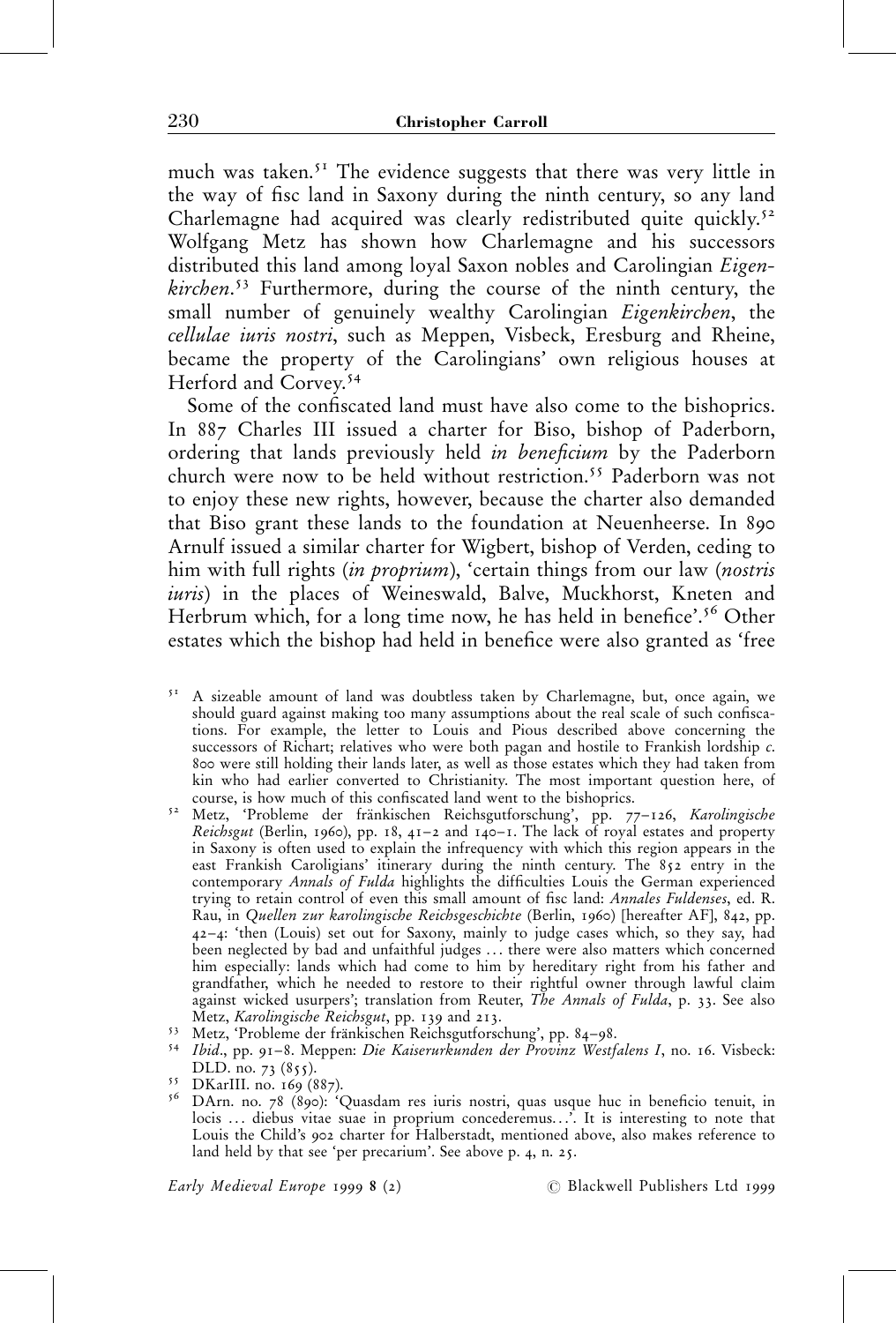property'. The grants of in beneficium property may well have reached back to the time of the bishoprics' foundation. Such grants to the Saxon church of royal property in beneficium released revenues to the church, such as tithe and rents, while allowing the king to retain control of the land and, particularly, of its associated military obligations.<sup>57</sup> The granting of land in benefice to churches in newly conquered or occupied territories had been done in Italy and southern Raetia by Charlemagne in the late eighth century, enabling him to establish and control royal vassals in these sensitive areas.<sup>58</sup> That such a system was adopted in recently subjugated Saxony too, at the beginning of the ninth century, is quite plausible.

The Saxon episcopal church therefore doubtless received some land from Charlemagne during the first years of the ninth century, but the scale of such grants is unknown. However, we should not assume that the Saxon bishops had benefited greatly from these donations and we should remember that their control of these estates would have been extremely limited. What is more, given the small amount of fisc land left in Saxony after the initial distribution of confiscated property, the Carolingians did not possess the wherewithal to endow the bishoprics on any real scale later. Finally, it is also necessary to acknowledge at this point that the Carolingians and the nobility may have endowed the bishoprics with property outside Saxony. Such donations were certainly made to the Saxon religious houses of Werden and Gandersheim, but there is no evidence of similar non-Saxon land grants to the bishoprics.59 This does not of course mean that such endowment of the bishoprics did not take place, but I suggest, again, that assumptions should not be made about the scale of any such grants.

The evidence relating to tithe further suggests a poorly endowed episcopal church in Saxony. In 834, as a result of his support for the rebellious Lothar, Gebwin, bishop of Osnabrück, had his bishopric's rights to a portion of its tithe confiscated by the newly restored Louis

<sup>57</sup> S. Reynolds, Fiefs and Vassals (Oxford, 1994), pp. 84-105, provides an excellent summary and convincing revision of the historiography relating to the problems of Carolingian benefices. That the king did retain control of vassals on such lands: P. McKeon, Hincmar of Laon and Carolingian Politics (Urbana, Chicago, London, 1978), pp. 179-85; J.L. Nelson, 'Charles the Bald and the Church in Town and Countryside', pp. 78, 88 and `The Church's Military Service in the Ninth Century: [a Contemporary Comparative view?]', pp. 123-4, both in Politics and Ritual in Early Medival Europe (London, 1986). Secularized church land held in benefice also ceded the compensatory

payment of ninths: G. Constable, 'Nona et Decima', Speculum 25 (1960), pp. 224-50.<br><sup>58</sup> Reynolds, *Fiefs and Vasslas*, pp. 90 and 100, and Metz, 'Probleme der fränkischen Reich-

sgutforschung', pp. 86-8.<br><sup>59</sup> For Werden's lands in Lotharingia: *Die Urkunden Zwentibolds*, ed. T. Schieffer, *MGH*, Diplomata (Berlin, 1960), no. 19 (898) [hereafter DZwent]. Gandersheim possessed land in south Thuringia: DLJ. no. 4 (877).

 $\oslash$  Blackwell Publishers Ltd 1999  $\sc{Early}$  Medieval Europe 1999 8 (2)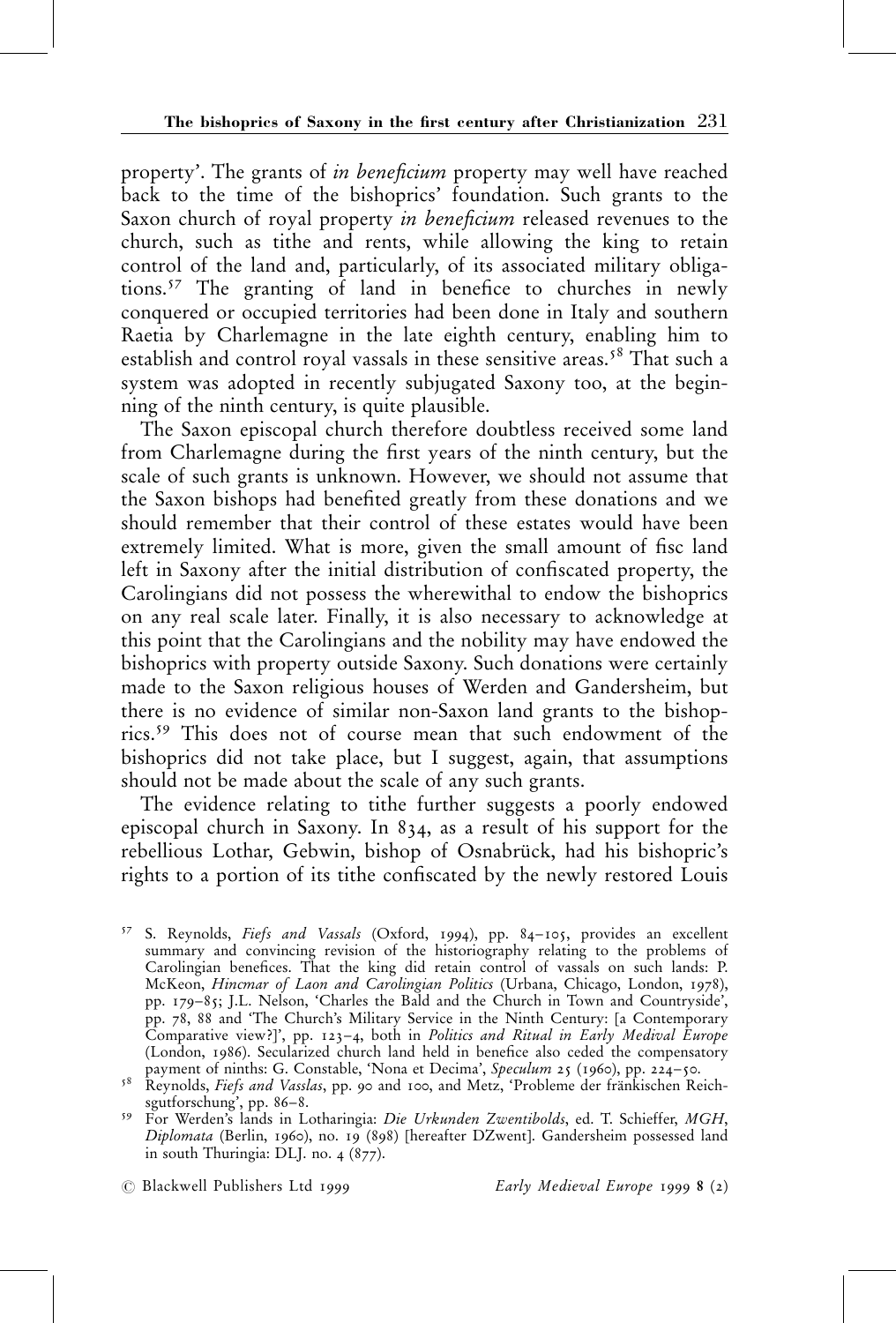the Pious.<sup>60</sup> The confiscation of tithe, rather than property, may indicate that there was little in the way of estates which could have been forfeit.<sup>61</sup> Throughout the remainder of the ninth century Gebwin's successors at Osnabrück all attempted, albeit unsuccessfully, to have their church's rights to this tithe restored.<sup>62</sup> The obvious importance of these tithes to the church of Osnabrück may imply the absence of a significant alternative source of revenue, a point noted by Walter Seegrün who has also remarked that there is no evidence whatsoever for Osnabrück's possession of any landed wealth.<sup>63</sup> Egilmar, bishop of Osnabrück (885-916), also wrote about the first years of the Saxon bishoprics. He stated that Charlemagne `established each bishopric in that province with stipends from the tithe because the pastors and bishops there were without other donations'.<sup>64</sup> This statement supports all the above arguments for the initial penury of the Saxon sees and the Osnabrück evidence as a whole suggests that the bishoprics' economic status changed but little during the remainder of the ninth century.

It is impossible to prove that the land-holdings of the Saxon episcopal churches were small, but the indirect evidence certainly suggests that they very probably were. The substantial endowment of these bishoprics by the secular nobility is unlikely and therefore the burden of patronage would have fallen on the ruling family. Given that the Carolingians' own land-holdings in Saxony were not at all extensive and could not withstand substantial alienations, the Saxon bishoprics are unlikely to have secured possession of significant amounts of property, and when estates were acquired some were doubtless held in benefice.

Evidence relating to the Saxon bishops' political ties and activities may help to clarify the Saxon church's proprietary status. In what follows I will only compare the Saxon bishops with other east Frankish suffragans; metropolitan sees such as Salzburg and Mainz necessarily had a much higher status. The study will also only consider Saxon bishops elected after 815 because the bishoprics of Hildesheim and

Querimonia Egilmari episcopi, ed. E. Caspar & G. Laehr, MGH, Epistolae VII (Berlin, 1928), pp. 359-60. That this document is genuine: A Spicker-Wendt, Die Querimonia Egilmari episcopi und die Responsio Stephani V (Cologne, Vienna, 1980); T. Schieffer,

<sup>&#</sup>x27;Adnotationes', (1986), pp. 503–45.<br><sup>61</sup> The bishops of Toul, Arnulf (847–71) and Arnald (871–94), both suffered confiscations of their church's property as a result of their opposition to the kings Lothar II (855–69) and Arnulf (887-99): Gesta Episcoporum Tullensium, ed. G. Pertz, MGH, SS VIII

<sup>(</sup>Hanover, 1848), pp. 637=8 and DArn. no. 112 (893).<br>
<sup>62</sup> MGH, Epistolae VII, pp. 359=62.<br>
<sup>63</sup> W. Seegrün, 'Zur Klageschrift des Osnabrücker Bischofs Egilmar aus dem Jahr 890',<br> *Cosnabrücker Mitteilungen* 91 (1985), p.

<sup>&</sup>lt;sup>64</sup> MGH, Epistolae VII, p. 360, 15-17: `... eiusdem provinciae episcopatus ex decimarum stipendiis constituisset, quia aliis ibi pastores et episcopi donariis carebant. . .'.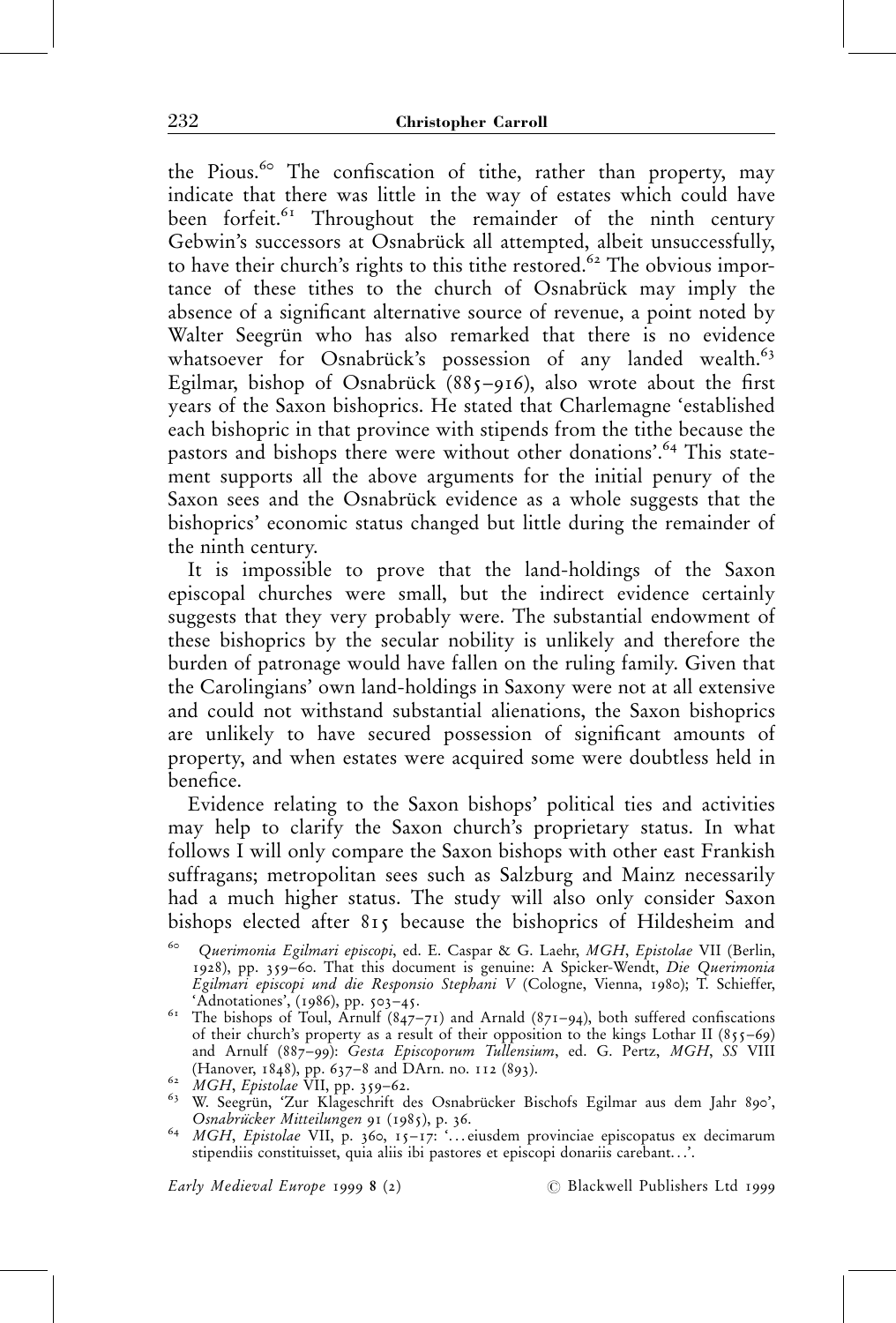Halberstadt were not founded until that date and, for most of the Saxon bishoprics, the only bishops previously elected had been the original Anglo-Saxon and Frankish missionary bishops. I will begin by considering the evidence relating to episcopal elections.

Johann Simon and Walter Pelster have investigated the status and origin of bishops from the church provinces of Mainz and Cologne, including the Saxon bishops.<sup>65</sup> In many cases little can be said about these bishops prior to their elevation. In some instances their regional and familial origins can be documented quite precisely, in others less so, while conclusions concerning the rest are largely speculative, relying on the proof of 'name-types' and their regional occurrences  $- a$ form of evidence which can be very difficult to interpret. However, where a level of certainty can be enjoyed, there appears to have been a significant number of Saxon bishops between 815 and 911 who were of Saxon origin: Altfrid  $(851-74)$ , Liudolf  $(874)$ , Marcward  $(874-80)$ , Wigbert (880-908) and Waltbert (908/9-19) of Hildesheim; Anskar  $(832-65)$ , Rimbert (865–88), Adalgar (888–909) and Hrotger (909–16/ 17) of Hamburg-Bremen; Liuthard  $(862-87)$  and Biso  $(887-909)$  of Paderborn; Egilbert (806-85) and Egilmar (885-918) of Osnabrück; Theoderic (853-80) and Drogo (887-902) of Minden; Wolfhelm of Münster (887-95/921); and Wigbert of Verden (874-908).<sup>66</sup> Some of these bishops came from the Saxon monastery of Corvey, which had been a missionary station to the archbishopric of Hamburg and had links with Hildesheim.<sup>67</sup> Many bishops at Saxon sees also continued to come from the churches and religious houses which had been the bishoprics' original missionary centres: Gunther of Hildesheim (815-34) from Rheims, Spatto of Verden (?-849?) from Amorbach, Badurad of Paderborn (815 $-62$ ) from Würzburg, Altfrid of Münster (839-49) from Werden and Haduard of Minden  $(832-53)$  from Fulda.<sup>68</sup> Appointments were therefore largely governed by either regional or traditional ecclesiastical links. Only Liudbert of Münster  $(850/1-70)$ and Wolfher of Minden (880–86) had origins which were unquestionably neither Saxon nor linked to an original missionary centre of the Saxon church.<sup>69</sup> Clearly, the Saxon church was, in the words of

 $65$  W. Pelster, Stand and Herkunft der Bischöfe der Kölner Kirchenprovinz (Weimar, 1909);

J. Simon, St*and und Herkunft der Bischöfe der Mainzer Kirchenprovinz* (Weimar, 1908).<br><sup>66</sup> *Ibid.* For Hildesheim see also: Goetting, *Das Bistum Hildesheim*, pp. 46–136. For Hamburg-Bremen: Series Episcoporum Ecclesiae Catholicae Occidentalis. Series V. Germania II. Archiepiscopatus Hammaburgensis sive Bremensis, ed. S. Weinfurter and O.<br>Engels (Stutteart, 1984), pp. 4–20.

Engels (Stuttgart, 1984), pp. 424, pp. 420. 68 For the original missionary centres of the Saxon bishoprics and their links to these churches: R. Schieffer, *Die Entstehung von Domkapiteln* pp. 205–31.

<sup>&</sup>lt;sup>69</sup> For Liudbert: ibid, p. 209 and n. 461. For Wolfher: Ortmanns, Das Bistum Minden p. 14.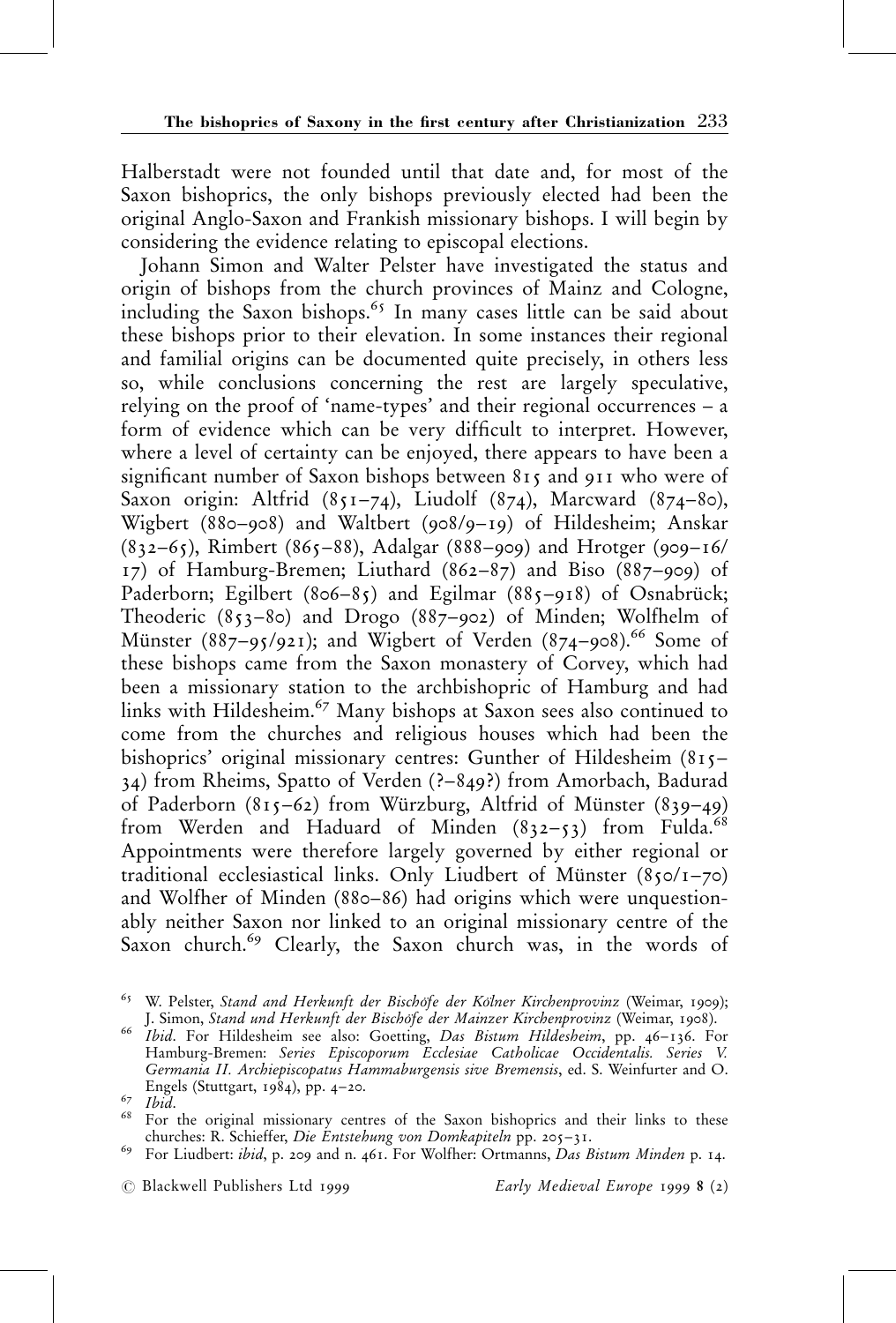Heinrich Büttner and Irmgard Dietrich, 'self-sufficient'.<sup>70</sup> In contrast to this, many of the men elected to other east Frankish sees did not possess local or ecclesiastical ties with the church to which they were elevated. For example, Waldo of Freising  $(883–903)$  and Aspert of Regensberg (891 $-4$ ) were Swabians, while Baltram of Strasbourg (888 $-$ 906) was a Bavarian.71 This fact has prompted Timothy Reuter to remark that, 'Unlike counts and margraves, who generally had local roots, the east Frankish episcopate was genuinely regnal and not provincial in its composition'.72 Elections to bishoprics in Saxony were clearly quite different.

This large number of appointees with regional or ecclesiastical links to the Saxon bishoprics may indicate a certain level of electoral freedom. The Carolingian period possesses few well-documented examples of royal intervention in specific episcopal elections; possibly the best recorded instances are the failed attempts of Lothar II to appoint to Cambrai and Cologne in the 860s, and the cases of Noyon and Beauvais in  $879-80$  and  $881-2.73$  Royal influence in episcopal elections is therefore rarely recorded and often has to be inferred. This is necessarily a tentative process, but evidence of an individual's links to the court prior to his elevation, especially if he possessed no apparent previous connections with the see to which he was elected, can be a relatively sure sign of royal preferral or at least influence. Significantly, for the Saxon bishoprics, such connections with the court can only be documented for Ebo of Hildesheim  $(845-51)$ , Liudbert of Münster (850/1-70), Wigbert of Verden (874-908) and Wolfher of Minden (880–6), two of whom, as mentioned above, are known to have possessed no links with Saxony, its church or any of the original missionary centres. Ebo was the deposed archbishop of Rheims who

<sup>70</sup> H. Büttner and I. Dietrich, 'Weserland und Hessen im Kräftespiel der karolingischen und frühen ottonischen Politik', Westfalen 30 (1952), p. 138.

<sup>&</sup>lt;sup>71</sup> J. Fleckenstein, *[Die Hofkapelle der deutschen Könige, I:] Die karolingische Hofkapelle* (Stuttgart, 1959), pp. 190, 199 and 207.

<sup>(</sup>Stuttgart, 1959), pp. 199, 199, 190, 100 and 207.<br><sup>72</sup> T. Reuter, *Germany in the Early Middle Ages* [c. 800–1056] (London, 1991), p. 107.<br><sup>73</sup> Cambrai 862: Letters of Hincmar of Rheims; *MGH, Epistolae* VIII, ed. E. Pere 1939), p. 119 nos. 151 and 154; a letter of Pope Nicholas I, MGH, Epistolae VI, ed. E. Perels (Berlin, 1925), p. 279; Gesta Episcoporum Cameracensium, G. Pertz (ed.), MGH, SS VII (Hanover, 1846), p. 418. Cologne 865-66: Annales Xantenses, ed. B. von Simson (Hanover and Leipzig, 1909), p. 232; Annales de Saint-Bertin, ed. F. Grat, J. Vielliard and S. Clémencet (Paris, 1964) [hereafter AB], 864, p. 111. See also *The Annals of St. Bertin:* Ninth-Century Histories I, trans. and annotated, J.L. Nelson (Manchester, 1991), pp. 113, n. 7 and 117, n. 13. For the cases of Noyon and Beauvais: H.G.J. Beck, 'The Selection of Bishops Suffragan to Hincmar of Rheims, 845-882', Catholic Historical Review 45 (1959/60), pp. 209-306 and D. Yeandle, 'The Ludwigsleid: King, Church and Context', in J.L. Flood and D. Yeandle (eds.), `mit regulu bithuungan'. Neue Arbeiten zur althochdeutschen Poesie und Sprache (Göppingen, 1989), pp. 25–66.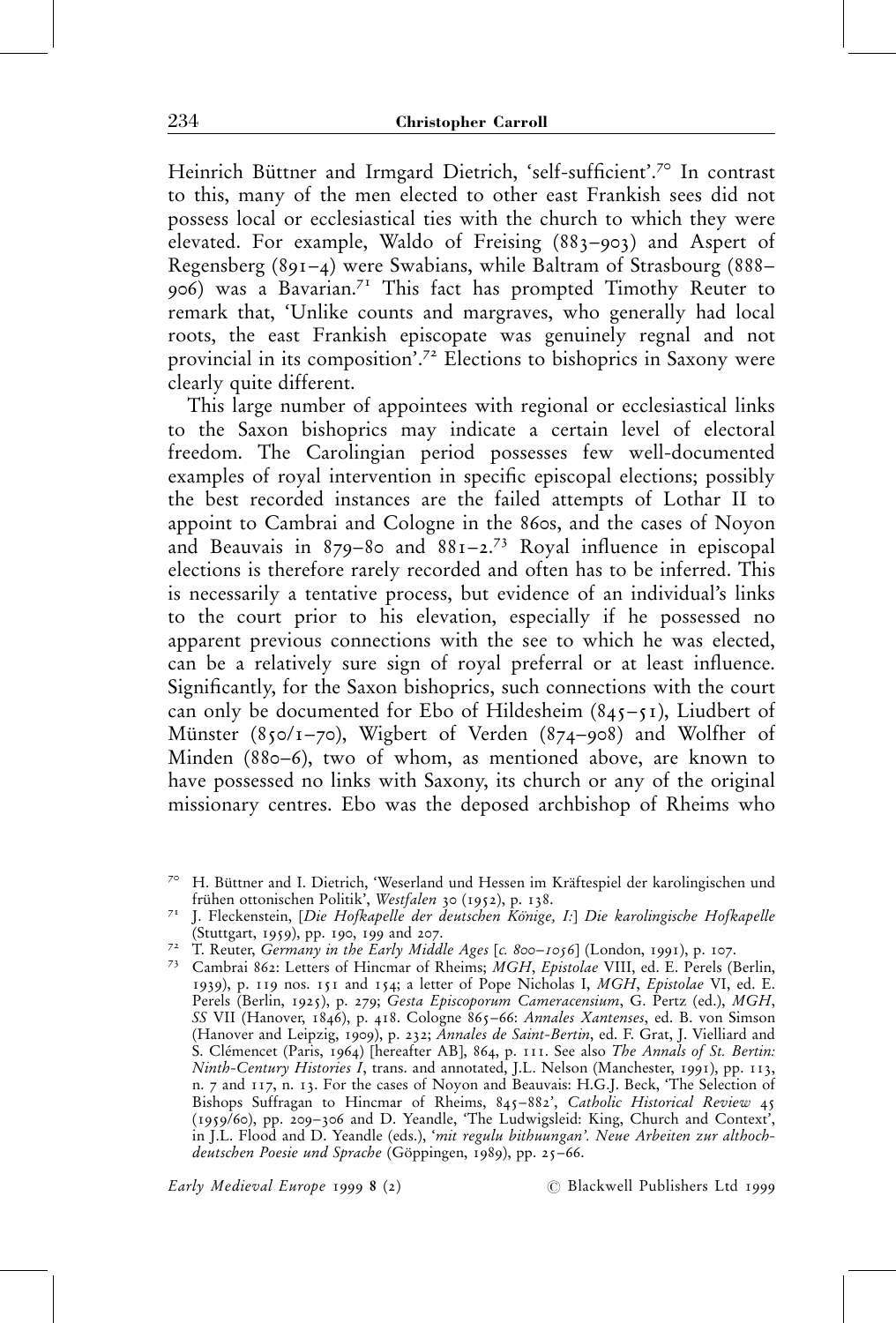sought refuge with Louis the German after the 843 treaty of Verdun.<sup>74</sup> Liudbert was a cleric from Cologne, and had been archbishop-elect of that see; he was ousted by Lothar I for supporting Louis the German in 841 and appears to have fled to Louis shortly afterwards.<sup>75</sup> Wigbert, a chaplain of Louis the German and the first Saxon cleric to hold a position at court, was elected to the see of Verden in 874.76 Wolfher, elected to Minden in 880, was a Lotharingian and the chancellor of Louis the Younger between 876 and 880.<sup>77</sup> Examples of probable royal influence in elections to Saxon sees are therefore rare.

This evidence of royal influence in elections again contrasts sharply with what is known for the other east Frankish bishoprics during the ninth and early tenth centuries. Between 815 and 911/12 many other east Frankish suffragan sees had several men elected who are known to have had connections with the court prior to their elevation. For example, at Eichstätt, Erchanbald (882-912) and Odalfrid (912-33);<sup>78</sup> at Würzburg, Gozbald (842-55) and Rudolf (892-908);<sup>79</sup> at Strasbourg, Bernold (820-40), and Baltram (888-906);<sup>80</sup> at Augsburg, Lanto (833-60), Witgar (861-87) and Adalbero (887-909);<sup>81</sup> at Regensburg, Erchanfred (848-63) and Aspert (891-4);<sup>82</sup> at Passau, Ermanrich (866-74) and Egilmar  $(874-97);^{83}$  and at Worms, Adelhelm  $(872-6).^{84}$  It is also interesting to note that while the nobility in the late ninth and early tenth centuries attempted to take control of certain bishoprics elsewhere in east Francia and the Rhineland, such as Constance and Liège, no initial efforts were made by the rising Ottonian family, the successors to the Carolingians, to take control of any of the sees in

- 
- 
- 
- 
- <sup>74</sup> Goetting, *Das Bistum Hildesheim* pp. 57–9 and 71–6.<br><sup>75</sup> F.W. Oediger, *Die Geschichte des Erzbistums Köln* (Bonn, 1972), p. 88.<br><sup>76</sup> Fleckenstein, *Die karolingische Hofkapelle*, pp. 181–2 and 184.<br><sup>77</sup> Ibid. p. 186 des Bischofs Marquard von Hagel 1324] (Erlangen, 1938), pp. 29 and 41; Fleckenstein, Die karolingische Hofkapelle pp. 205 and 211 for Erchanbald, and pp. 192 and 210 for
- Odalfrid.  $79$  A. Wendehorst, *Das Bistum Würzburg*, pp. 43 and 51. For Gozbald see also Fleckenstein, Die karolingishce Hofkapelle, pp. 167–71.<br><sup>80</sup> H. Bloch, *Die Regesten der Bischöfe von Staßburg I* (Innsbruck, 1908), pp. 232, 234 and
- 
- <sup>81</sup> F. Zoepfl, Geschichte des Bistums Augsburg und seiner Bischöfe I (Munich, 1955), pp. 22 and 55; For Witgar see also: Fleckenstein, Die karolingische Hofkapelle p. 174-5 and 189-91. For Adalbero: F. Knöpp, 'Adalbero, Bischof von Augsburg', in Die Reichsabtei
- Lorsch. Festschrift zum Gedenken an ihre Stiftung 764 I (Darmstadt, 1973), pp. 157–8.<br><sup>82</sup> For Erchanfred: Fleckenstein, Die karolingische Hofkapelle pp. 168, 179 and 184. For
- 
- Aspert: *ibid.*, pp. 196, 199 and 202-4.<br><sup>83</sup> For Egilmar: *ibid.*, pp. 196 and 205. For Ermanrich: *ibid.*, pp. 179–80 and 183–4.<br><sup>84</sup> Ibid., pp. 172, 181 and 184. There are also examples from other east Frankish sees, f example, Gerhard (847±77) and Einhard (899±913/18) at Speyer: F. Haffner, `Die Bischöfe von Speyer bis zum Jahre 913 (918)', Z*eitschrift für die Geschichte des* Oberrheins 74 (1965), pp. 341-2 and 352 n. 595.
- $\oslash$  Blackwell Publishers Ltd 1999  $\sc{Early}$  Medieval Europe 1999 8 (2)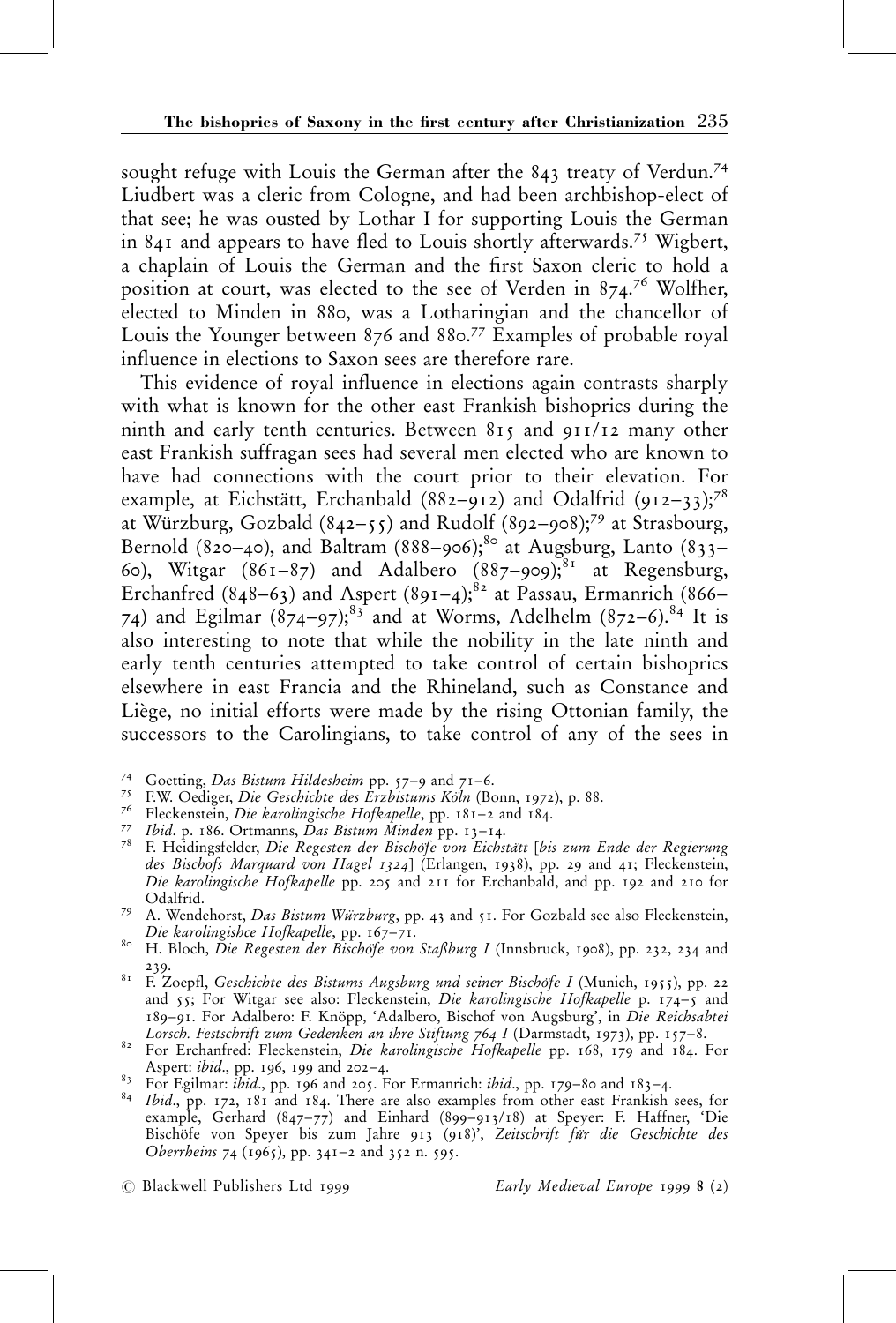their homeland of Saxony, with the sole exception of Hildesheim.<sup>85</sup> Josef Fleckenstein has remarked on this apparent lack of interest shown in elections to Saxon sees during the late ninth century. He commented that, `Arnulf, unlike Louis the German whose chaplain Wigbert became bishop of Verden, seems not even to have attempted to intervene in appointments to the Saxon bishoprics'.<sup>86</sup> With the exception of the four bishops named above, however, there is little evidence that either Louis the Pious, Louis the German, Louis the Younger, Charles III, or the government of Louis the Child, showed any more concern than Arnulf. All this evidence suggests that there was little interest in influencing elections to the Saxon bishoprics; those elected were largely either local men, or possessed some other link with the church to which they were elevated. Few men from outside Saxony, or with royal connections, were elected to Saxon sees. A bishopric that lacked land lacked political status and the low political status of the Saxon bishoprics is reflected in the lack of outside interest in their elections.

The non-ecclesiastical activity of the Saxon bishops in the Carolingian period further supports this view of political isolation. Instances of Saxon bishops holding office at court, acting as envoys or accompanying their king to important assemblies, are few in number. Badurad of Paderborn was a *missus* under Louis the Pious;<sup>87</sup> Theoderic of Minden accompanied Louis the German to diplomatic meetings at Worms in 859, Koblenz in 860 and Aachen in  $870;^{88}$  in 881 Liuthard, bishop of Paderborn, was given jurisdictional authority over the Saxons of the Hörst Mark, a role which may have been akin to that of a special missus; and Biso of Paderborn and Wigbert of Verden appeared alongside Count Conrad as interveners on an 892 charter issued by Arnulf.89 However, it was Altfrid of Hildesheim who was the most politically active Saxon bishop of the ninth century. He is recorded as being at Koblenz with Theoderic of Minden in 860;<sup>90</sup> as an envoy, together with Salomon II of Constance, to the west Frankish king,

<sup>&</sup>lt;sup>85</sup> For the tenth-century bishops of Hildesheim: Sehard (919–28), Thiehard (928–54) and Othwin (954-84): Goetting, Das Bistum Hildesheim, pp. 137, 141-2 and 147-9. The Ottonian preference for this bishopric may have been due to the number of Liudolfing religious houses within the Hildesheim diocese. Things were different by the second half of the tenth century; for probable royal appointments to Münster, Osnabrück and Minden during these years: Pelster, Stand and Herkunft der Bischöfe der Kölner Kirchenprovinz pp. 66-7, 78-9 and 90, and to Halberstadt and Paderhorn: Simon, Stand and<br>Herkunft der Bischöfe der Mainzer Kirchenprovinz, pp. 72-3 and 83-4.

<sup>&</sup>lt;sup>86</sup> Fleckenstein, *Die Hofkapelle* p. 207 (my italics).<br><sup>87</sup> Patrologiae cursus completus series Latina, ed. J.-P. Migne (Paris, 1851), 104: 1316.<br><sup>89</sup> Crtmanns, *Das Bistums Minden*, pp. 11–14.<br><sup>89</sup> For Liuthard: DLJ: no

<sup>&</sup>lt;sup>90</sup> MGH, Capitularia II, ed. A. Boretius (Hanover, 1883), no. 242, p. 154.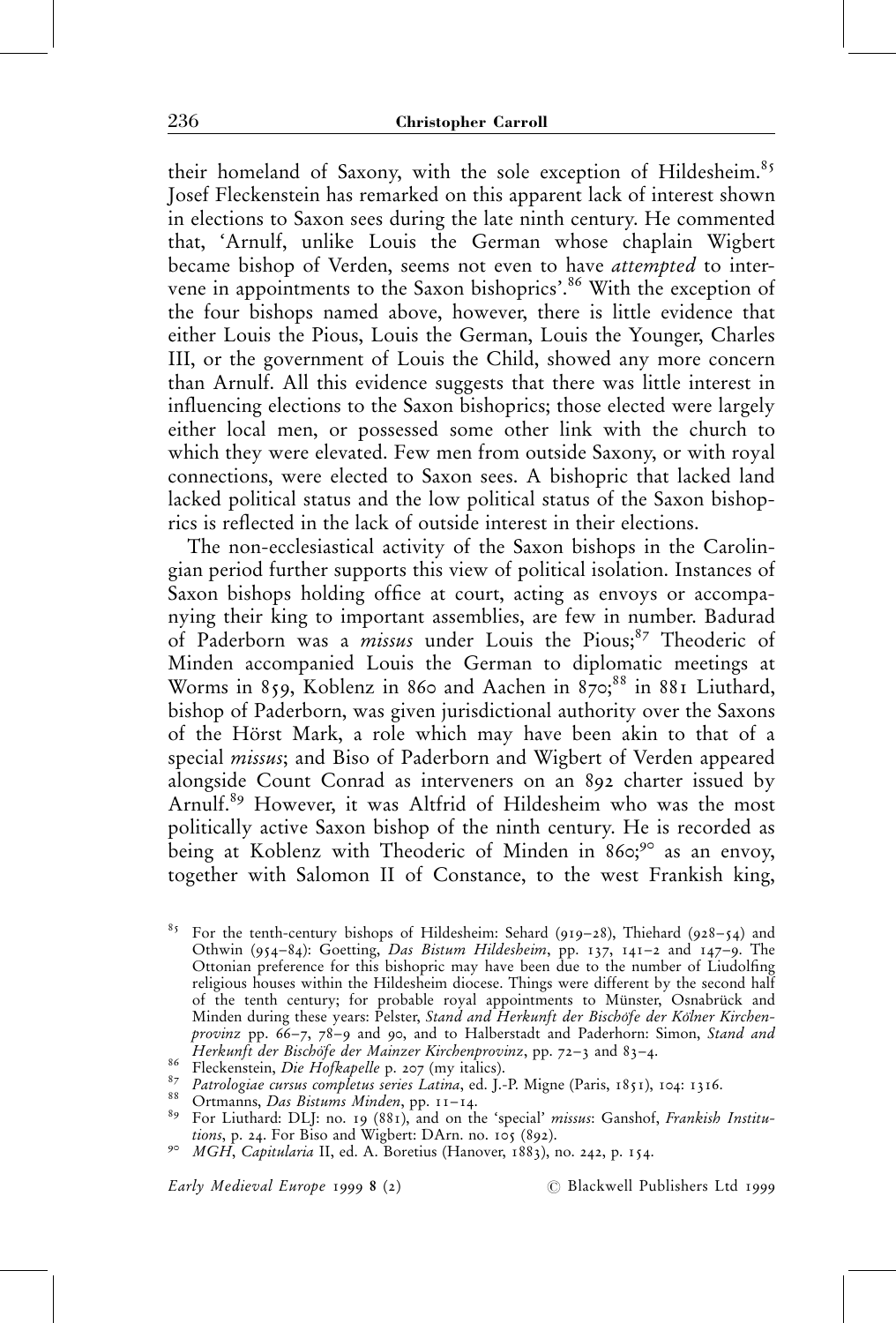Charles the Bald, at Savonnières in  $862;^{91}$  with Liutbert of Mainz as Louis the German's representative at Pîtres in  $864;^{92}$  and again with Liutbert for the treaties between Louis the German and Charles the Bald in 865, 867 and 870.<sup>93</sup> Altfrid possibly also possessed sufficient influence to affect the restoration by Louis the German of Rheims' Thuringian properties shortly after Hincmar, archbishop of Rheims, had appealed for his aid in this matter.<sup>94</sup> However, Altfrid was clearly exceptional. Neither Altfrid's predecessors at Hildesheim, nor his immediate successors, performed so active a role. No similar activities are known at all for the ninth-century bishops of Münster, Osnabrück, Halberstadt and Bremen. The only known official role of the bishops of Hamburg-Bremen was their missions to the Danes and Swedes.<sup>95</sup> By contrast, successive bishops of Augsburg, Strasbourg, Constance, Würzburg, Eichstätt, Regensberg, Freising and Passau all enjoyed a far greater degree of *Königsnähe* than their Saxon counterparts, instances of which are far too numerous to list here.<sup>96</sup> It is also interesting to note that the Saxon bishops are by far the most poorly represented group in the charters of Louis the Child. Wigbert of Hildesheim appears once as an intervener in these charters, while the rest of the Saxon episcopate are notable only by their absence.<sup>97</sup> The bishops of every other east Frankish see, with the exception of Strasbourg, appear as interveners.98 Only the bishops of Worms, Speyer and Chur appear less than three times, while many of the other suffragans, for instance Erchanbald of Eichstätt, Adalbero of Augsburg, Salomon III of

- 91 J. Prinz, 'Ein unbekanntes Aktenstück zum Ehestreit König Lothars II', Deutsches Archiv 21 (1965), pp. 251–60.<br><sup>92</sup> MGH, Concilia IV, ed. W. Hartmann (Hanover, 1998), p. 174.<br><sup>93</sup> Tusey 865: MGH, Capitularia II, no. 244, p. 165. Metz 867: ibid., no. 245, p. 167.
- 
- Meersen 870: ibid., no. 250, p. 192, Regino von Prüm, Chronik, ed. R. Rau, in Quellen zur karolingische Reichsgeschichte (Berlin, 1960), 869, p. 230 and AB, 870, p. 169. For Altfrid's activities see also Goetting, Das Bistum Hildesheim, pp. 97-106.
- <sup>94</sup> DLD. no. 120 (866). Hincmar's request: Flodoardi Historia Remensis Ecclesiae, III, xxiii, ed. G. Waitz and J. Heller,  $MGH$ , SS XIII (Hanover, 1881), p. 528. For the political context of these events: Goeting, *Das Bistum Hildesheim*, pp. 100–1.
- of T. Schieffer, 'Adnotationes' (1988), pp. 231–77; Wavra, Salzburg und Hamburg. Erzbis-<br>tumsgründung und Missionspolitik in karolingischer Zeit (Berlin, 1991).
- tumsgruhaung und Missionspolitik in karolingischer Zeit (Berlin, 1991). 96 See Bloch, Regesten der Bischöfe von Straßburg, pp. 231–42; P. Ladewig and T. Müller, Regesta Episcoporum Constantiensum, Regesten zur Geschichte der Bischöfe von Constanz von Bubulcus bis Thomas Berlower I, 517–1293 (Innsbruck, 1895), pp. 15–42; A. Wendehorst, *Das Bistum Würzbur*g, pp. 35–55; F. Heidingsfelder, *Regesten der* Bischöfe von Eichstätt, pp. 18-41; Fleckenstein, Die karolingische Hofkapelle, pp. 165-213.<br><sup>97</sup> DLK. no. 15 (902).<br><sup>98</sup> For events at Strasbourg during these years: Bloch, *Regesten der Bischöfe von Straßburg*
- pp.  $24I-2$ .
-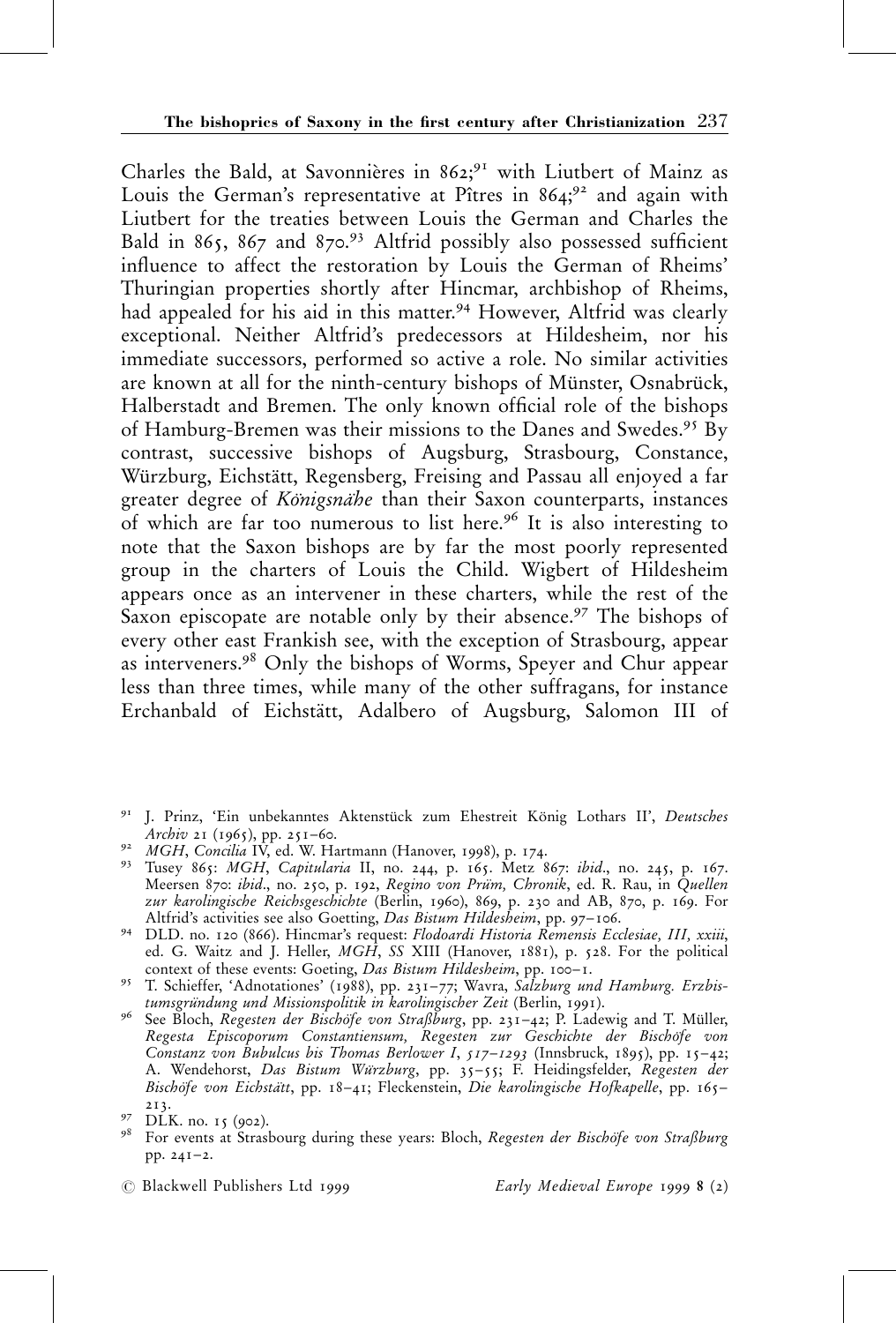Constance and Tuto of Regensberg, appear on numerous occasions.<sup>99</sup> It is also significant to note that Otto, duke of Saxony, appeared as an intervener on charters of Arnulf, Zwentibald and Louis the Child.<sup>100</sup> All parts of Louis the Child's kingdom and church were therefore clearly represented, with the exception of the Saxon bishops. This political isolation of the Saxon episcopal church is only really understandable if one accepts the weakness of its proprietary, and therefore also of its political, position. Indeed, if one needed convincing of the link between land and power, one need only compare the bishoprics with Corvey, the monastery which has been described as 'the spiritual and administrative centre of Saxony'.<sup>101</sup> The house was incredibly wealthy; its abbot occupied the position of a permanent missus in Saxony, and maintained arguably the largest personal military contingent of any Saxon church or individual aristocrat.<sup>102</sup> It is clear where wealth and power lay in Saxony, and it certainly did not lie with the bishops.

Finally, in the sphere of political activity, there is the military service of the Saxon bishops. Many bishops had possessed military followings during the late Merovingian period and used them in disputes with local rivals.<sup>103</sup> It was the early Carolingians, however, especially Charles Martel and Pippin III, who first took control of the Frankish bishops, eroding their regional and independent base and making them an integral part of royal government.<sup>104</sup> Bishops now acted only in the service of their king, and this included the employment of their vassals. A military obligation was therefore imposed on the episcopate, an

<sup>99</sup> For Theotulf of Chur: DLK. no. 20; Einhard of Speyer: no. 20; Deotolohus of Worms: nos. 44 and 48; Erchanbald of Eichstätt: nos. 1, 12, 19, 20, 23, 26, 39, 44, 53 and 60; Salomon III of Constance: nos. 13, 20, 23, 33, 59, 64, 65, 66 and 67; Adalbero of Augsburg: nos. 2, 3, 4, 5, 9, 12, 19, 20, 23, 38, 44, 46, 58, 59, 64, 65 and 66; and Tuto of Regensberg: nos. 12, 20, 23, 28, 31, 39, 40 and 53. Many of these bishops also received

grants of property and rights under Louis the Child.<br><sup>100</sup> DArn. nos. 51 (888) and 149 (897); DZwent. no. 19 (898); DLK. nos. 15 (902) and 44<br>(906).

<sup>&</sup>lt;sup>101</sup> Goldberg, 'Popular Revolts', pp. 490−1. See also above, n. 22, and below, n. 102.<br><sup>102</sup> Ibid., pp. 490−2 and see also DKarIII. no. 158 (887): In this charter Charles III confirmed Corvey's exemption from the servitium regis, but did so on the condition that only thirty of the abbot's vassals should remain in the abbatial retinue, while the remainder were to join the king's army. This limitation was imposed by Charles because, `necessity demands it should be reduced for a short time on account of the present and imminent danger ... because of the immense barbarian infestation and because the

defence of all the Christian people and church has been committed to us'.<br><sup>103</sup> F. Prinz, *Klerus and Krieg [im früheren Mittelalter*] (Stuttgart, 1971), pp. 57–64; J. Semmler, `Episcopi Potestas and karolingische Klosterpolitik', in A. Borst (ed.) Mönchtum, Episkopat und Adel zur Gründungszeit des Klosters Reichenau (Sigmaringen,

<sup>1974),</sup> pp. 305-95.<br><sup>104</sup> Prinz, Klerus und Krieg, pp. 64-9 and P. Fouracre, 'Frankish Gaul to 814', New Cambridge Medieval History II pp. 90-2.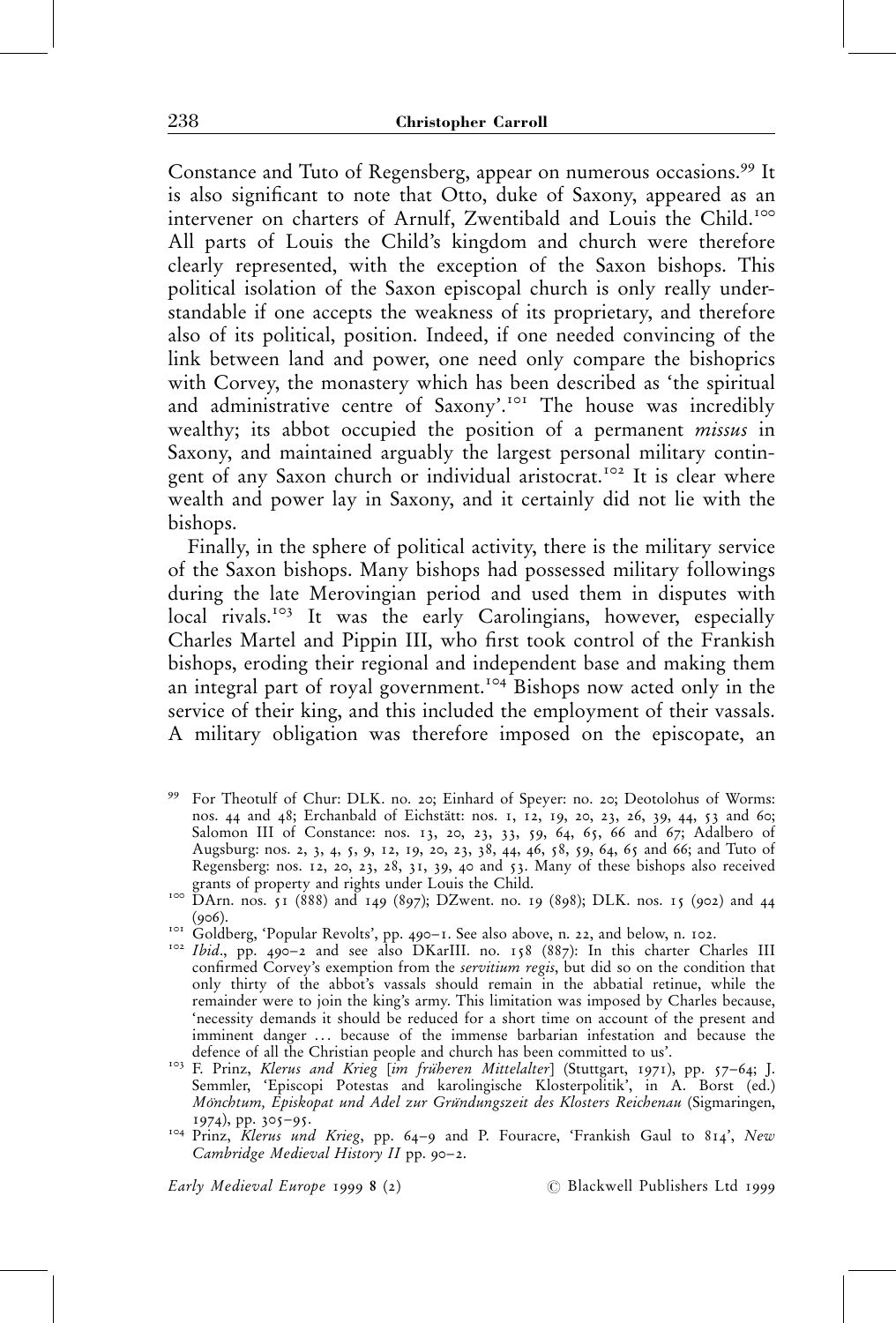obligation which was institutionalized through the legislation of the late eighth and early ninth centuries. The numerous references in ninthcentury sources to bishops' military followings and their performance of military service on behalf of their kings is a testament to the Carolingians' success in affecting this change.<sup>105</sup> Most vassals of the church were beneficed on church land and the Carolingians secularized much church property in order to grant land to their own fighting men. Although vassals could be unbeneficed, the possession of land was important if substantial military contingents were to be supported.<sup>106</sup>

In contrast to other east Frankish bishops, however, there are few references to the military followings or service of the Saxon episcopate. A charter of Louis the German recorded the existence of vassals belonging to the church of Hildesheim under Altfrid, and exempt them from military service;<sup>107</sup> Adam of Bremen's eleventh-century history of his church alludes to Adalgar taking over the leadership of Archbishop Rimbert's military contingent in the 880s;<sup>108</sup> Theoderic of Minden and Marcward of Hildesheim were killed during a battle with the Danes in 880, and Wolfher of Minden was killed by the Slavs in 886.<sup>109</sup> The bishops of Hildesheim, Minden, Hamburg-Bremen and Verden therefore clearly possessed sufficient land and resources by the end of the ninth century to support military contingents and the other Saxon bishops doubtless had military followings too. However, this paucity of evidence for the military activity of Saxon bishops is perhaps significant. The major set of contemporary annals for the east Frankish kingdom, the so-called Annals of Fulda, often refer to the military activities of other east Frankish bishops, especially those of Mainz, Würzburg, Eichstätt and the Bavarian episcopate.<sup>110</sup> These annals also make fairly frequent allusion to events in Saxony, so their silence on the military activities of the Saxon episcopate is not simply an accident of recording or the historiography.<sup>111</sup> It should be noted further that bishops tended to take part in campaigns across their own nearest borders. For example, the Bavarian bishops generally only performed military service against the Moravians, the Bohemians and, later, the Hungarians;<sup>112</sup> while the archbishop of Mainz and the bishops of

<sup>&</sup>lt;sup>105</sup> Prinz, *Klerus und Krieg pp.* 73–145.<br><sup>106</sup> For unbeneficed vassals: Reynolds, *Fiefs and Vassals*, p. 92; Nelson, 'The Church's Military Service in the Ninth Century', pp. 123–7.

<sup>&</sup>lt;sup>107</sup> DLD. no. 143 (871–4).<br><sup>108</sup> Magistri Adam Bremensis. Gesta Hammaburgensis ecclesia Pontificum, ed. W. Trillmich, in Quellen des 9. und 11. Jahrhunderts zur Geschichte des Hamburgischen Kirche und des<br>Reiches (Darmstadt, 1961), I, 44, p. 216.

<sup>&</sup>lt;sup>109</sup> AF, 880, p. 112; Annales Hildesheimenses, ed. G. Pertz, MGH, SS III (Hanover, 1839), p. 50. <sup>110</sup> AF 849, 857, 866, 871,. 872. 874. 884. 885. 892 and 900. <sup>111</sup> AF 839, 840, 841, 842, 845, 850, 853, 866, 872, 873, 874, 880, 882, 884, 885 and 887.

 $\oslash$  Blackwell Publishers Ltd 1999  $\sc{Early}$  Medieval Europe 1999 8 (2)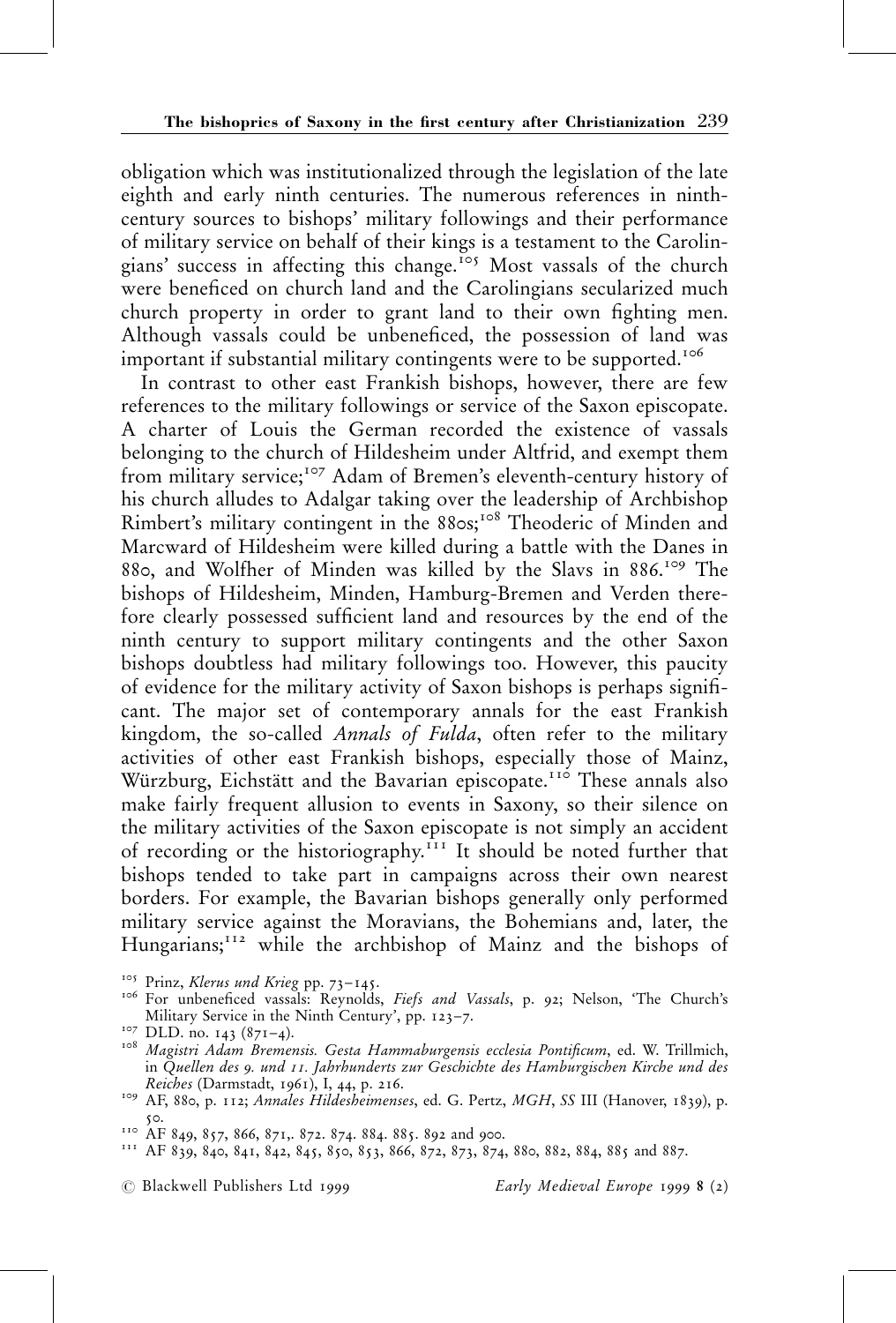Würzburg and Eichstätt were involved in campaigns principally against the Bohemian Slavs and, to an extent, the Sorbs.<sup>113</sup> The Saxon bishops, by contrast, are not recorded as participating in any campaigns against their neighbours, the Sorbs and Abodrites, a role which was in fact undertaken by the Carolingians themselves, the archbishops of Mainz and certain secular magnates.<sup>114</sup> The three instances given above of Saxon bishops dying in battle all occurred in Saxony itself and the evidence suggests that even the defence of Saxony fell principally on the shoulders of Liutbert of Mainz, Arn of Würzburg, and the Thuringian count Henry, rather than the Saxon bishops themselves.<sup>115</sup> There is therefore no reason why we should consider the military activities of the Saxon bishops to have been greatly more than is at first apparent from the references. $116$ 

This is not to say that the Saxon bishops did not possess beneficed or unbeneficed vassals, clearly they did, but it is obvious that these contingents were neither individually nor collectively significant.<sup>117</sup> Without substantial landed wealth the Saxon bishops did not possess the wherewithal to find benefices for large numbers of vassals, nor the revenue to maintain unbeneficed retainers. If much of the land they did possess had been held in benefice from the Carolingians, as suggested by the charters of 887 and 890 for Paderborn and Verden described above, then the military service of any vassals holding land 'in benefice' on this property would have been in the hands of the king and his territorial officials; the counts or duke.<sup>118</sup> The Saxon bishops lacked the material resources to provide any significant military service and this was typical of those factors which combined to produce the low political status of the Saxon bishoprics.

I have now considered, and documented, the evidence for the Saxon episcopal church and argued for its lack of landed wealth and its resulting lack of political import. However, this is only part of the

<sup>112</sup> AF 866, 871, 872 and 900. For the deaths of three Bavarian bishops at the battle of Pressburg against the Hungarians in 907: Prinz, *Klerus and Krieg*, p. 143.<br><sup>113</sup> AF 857, 866, 872 and 874.<br><sup>114</sup> Campaigns against the Abodrites and/or Sorbs: AF 844, 845, 858, 862, 869, 875 and 889.<br><sup>115</sup> AF 884: Arn and

<sup>&#</sup>x27;Weserland und Hessen', p. 141. The Annales Alemannici record that Rudolf, bishop of Würzburg, died fighting the Hungarians in Saxony in 908: Annales Alemannici, ed. G. Pertz  $M\tilde{G}H$ , SS I (Hanover, 1826), p. 54.<br><sup>116</sup> It is also interesting to note that in 937 Otto I granted the armed followings of four

monasteries to Adaldag, archbishop of Hamburg-Bremen to bolster its militarily weak position: MGH Diplomata Germaniae I. Die Urkunden Otto I, ed. T. Sickel MGH, Diplomata Germaniae I (Hanover, 1879–84), no. 11 (937).

<sup>&</sup>lt;sup>117</sup> Compare to Corvey, above, nn. 22 and 102.<br><sup>118</sup> Reynolds, *Fiefs and Vassals*, pp. 90–2. For the Verden charter, DArn, no. 78 (890), see above pp.  $208-9$ .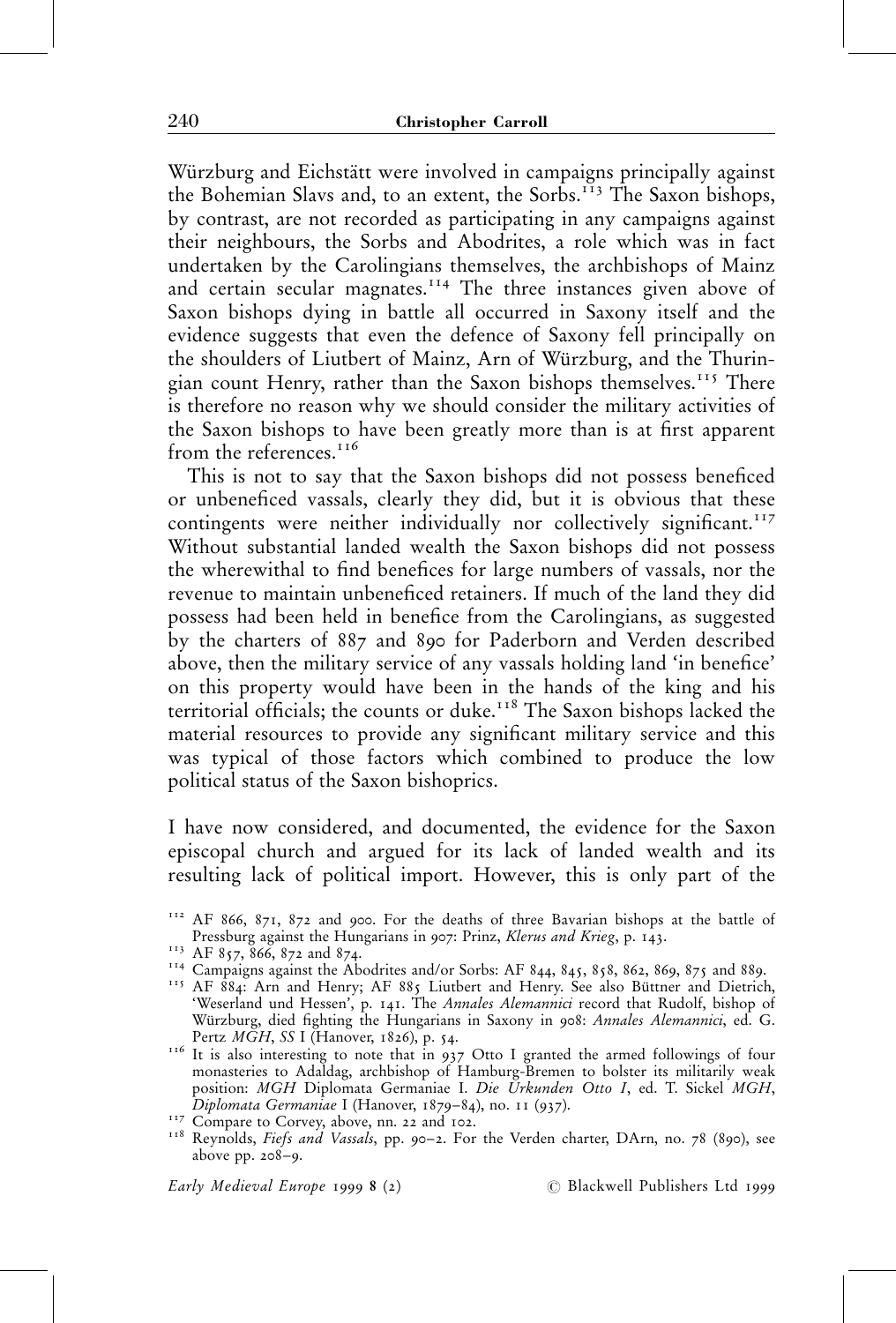picture. The unenviable political position of the Saxon bishoprics may have been quite unusual in the east Frankish church, but was arguably typical of the status of many other groups in the Saxon province. An example of this is provided by the subject of military service which has just been considered. This military weakness was not limited to the bishoprics. There is evidence to suggest that Saxony as a whole did not possess the material resources to support a substantial army. Firstly, it is noteworthy that east Frankish armies were rarely made up of Saxon contingents alone: the only known example is the defeat by the Danes in 880. On all other occasions major contingents were brought from the east Frankish heartlands.<sup>119</sup> Even when the Carolingians were succeeded in Saxony by the Ottonians, the fundamental military weaknesses of the region remained and between 924 and 933 Henry I was forced to pay tribute to the invading Hungarians.<sup>120</sup> It was not until the 930s and later, after Henry and his son Otto I had built new fortifications of the eastern borders and reformed the military system within Saxony, that an independent Saxon army was capable of mounting successful campaigns.121 The Saxon kings were more able, or perhaps more willing, to exploit the military capacities of their province than the Carolingians had been.

Ninth-century Saxon nobles also suffered political problems similar to the bishops. The Saxon nobility were neither particularly powerful nor influential individuals and their role in the government of east Francia was minimal. Very few enjoyed anything like Königsnähe. The Ekbertiners and Liudolfings, as well as the Hessi and Widukind families, all gained offices, but it was the Liudolfings who eventually established themselves as the foremost family in Saxony.<sup>122</sup> Liutgard, the daughter of the Saxon duke Liudolf, married Louis the Younger in the 860s and Otto, duke of Saxony from the 890s, accompanied Arnulf to his imperial coronation in 896, was on good terms with Arnulf's sons, Zwentibald and Louis the Child, and was the first lay-abbot of the royal monastery of Hersfeld.123 The estates of most Saxon nobles were widely scattered

 $\oslash$  Blackwell Publishers Ltd 1999  $\sc{Early}$  Medieval Europe 1999 8 (2)

<sup>&</sup>lt;sup>119</sup> See above nn. 114 and 115.<br><sup>120</sup> K. Leyser, `Henry I`, pp. 13–14. The tenth-century chronicler, Widukind of Corvey, bemoaned the fact that, even during the 920s, Saxony still possessed neither the fortresses nor the army to combat these invaders: Widukindi res gestae Saxoniae, ed. A. Bauer and R. Rau in Quellen zur Geschichte der sächsischen Kaiserzeit (Darmstadt, 1971), I, 32, p.

<sup>62. 121</sup> On these reforms, such as the 'money fief' and the increase in the 'milites armatus' warrior class: Leyser, 'Henry I', pp. 15–26.

<sup>&</sup>lt;sup>122</sup> The Ekbertiner: G. Tellenbach, Königtum und Stämme in der Werdezeit der Deutschen Reiches (Weimar, 1939), p. 54, Liudolfings, ibid., pp. 55 and 73, and Reuter, Germany in the Early Middle Ages, pp. 123 and 130-2. Hessi-sippe; Berges, `Ein Kommentar zur ``GruÈnding der Hildesheimer Kirche'' ;, pp. 93±100. Widukinds: Schmid, `Die Nachfahren Widukinds', pp.  $I = 40$ .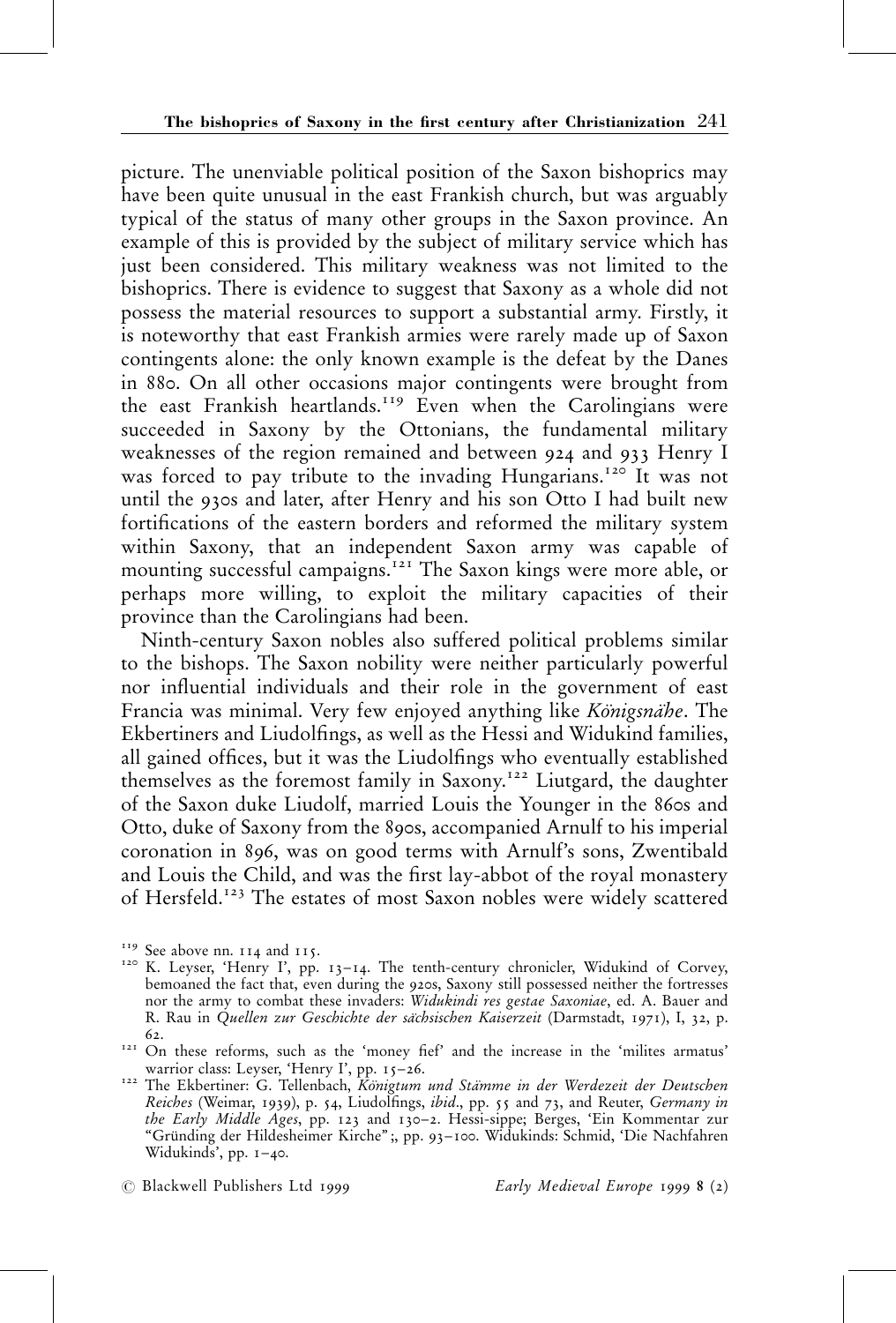and, with the possible exception of the descendants of the Saxon rebel Widukind, there was no family in Saxony to rival the Liudolfings, the kin-group from which Henry I and his successors came.<sup>124</sup> Under the Carolingians, however, the vast majority of the Saxon nobility lacked high office and power and achieved neither until the tenth century.<sup>125</sup> In their non-ecclesiastical activities the Saxon bishops were therefore not greatly different from their local secular counterparts. Whether the tenth century brought a change of fortunes for these bishops as radical as for their lay equivalents has yet to be assessed, although given that the rise of the Saxon nobility was partly occasioned by the increased number of border offices and the opportunities of campaigning, there is no reason why the Saxon bishops should have also enjoyed such a rapid alteration in their status.<sup>126</sup> After all, as noted above, the Ottonians initially showed little more interest in Saxon episcopal elections than their Carolingian predecessors.

This article has concentrated on the landed wealth of the Saxon episcopal church, but this was obviously not the only factor which determined a bishopric's political status; its location could also play an important role. This can be seen most clearly from the examples of Eichstätt, Constance and Strasbourg. The Carolingian history of Eichstätt has many parallels with the Saxon bishoprics. Eichstätt was a poor see from the time of its inception. Almost fifty years after the foundation of the bishopric in  $747/8$ , Gerhoh of Eichstätt secularized property belonging to the episcopal convent of Heidenheim in order to increase his bishopric's meagre land-holdings.<sup>127</sup> Bishops of Eichstätt were fairly anonymous figures: there are only two known royal grants

<sup>&</sup>lt;sup>123</sup> DZwent. no. 19 (898); DLK. nos. 15 (902), 44 (906) and 63 (908). See also Goetting, *Das Bistum Hildesheim*, pp. 125–9.

*Bistum Hildesheim*, pp. 125–9.<br><sup>124</sup> The Widukinds: Schmid, `Die Nachfahren Widukinds', pp. 118, 123–4 and 133.<br><sup>125</sup> The Saxon nobility: Leyser, `Henry I', pp. 40–1 and nn. 3–4, `The German Aristocracy from the Ninth to the Early Twelfth Century: an Historical and Cultural Sketch', in

*Medieval Germany* p. 176 and n. 35. 126 Leyser, `Henry I', pp. 15–26. There is even evidence to suggest that the Saxon episcopal church remained comparatively poor in the early eleventh church: when Henry II appointed Meinwerk to Paderborn in 1009, he ordered him to endow the church with his own property. This was necessary because of the 'inopia' of the bishopric: Vita Meinwerci episcopi Patherbrunnensis, ed. F. Tenckoff, MGH, SRG (Hanover, 1921), pp. 17-18. The same conditions of appointment existed in the case of Thietmar's elevation to Merseburg the same year. J. Fleckenstein, Die Hofkapelle der deutschen Könige, II: Die Hofkapelle im Rahmen der Ottonisch-Salischen Reichskirche (Stuttgart, 1966), pp. 212

and 215. I am indebted to Professor Timothy Reuter for this point.<br><sup>127</sup> Heidingsfelder, *Die Regesten der Bischöfe von Eichstätt*, no. 26. The actual date of Eichstätt's foundation as a bishopric is disputed: Weinfurter, 'Das Bistum Willibalds', pp. 12-21; Bigelmair, 'Die Gründung der mitteldeutschen Bistümer', pp. 282-7; R. Schieffer, E*ntstehung von Domkapiteln* pp. 187–9; G. Pfeiffer, 'Erfurt oder Eichstätt?', in H. Beumann (ed.), Z*ur Biographie des Bischofs Willibald, Festchrift für W. Schlesinger II* (Cologne, Vienna, 1974), pp. 137-61 at pp. 149-60.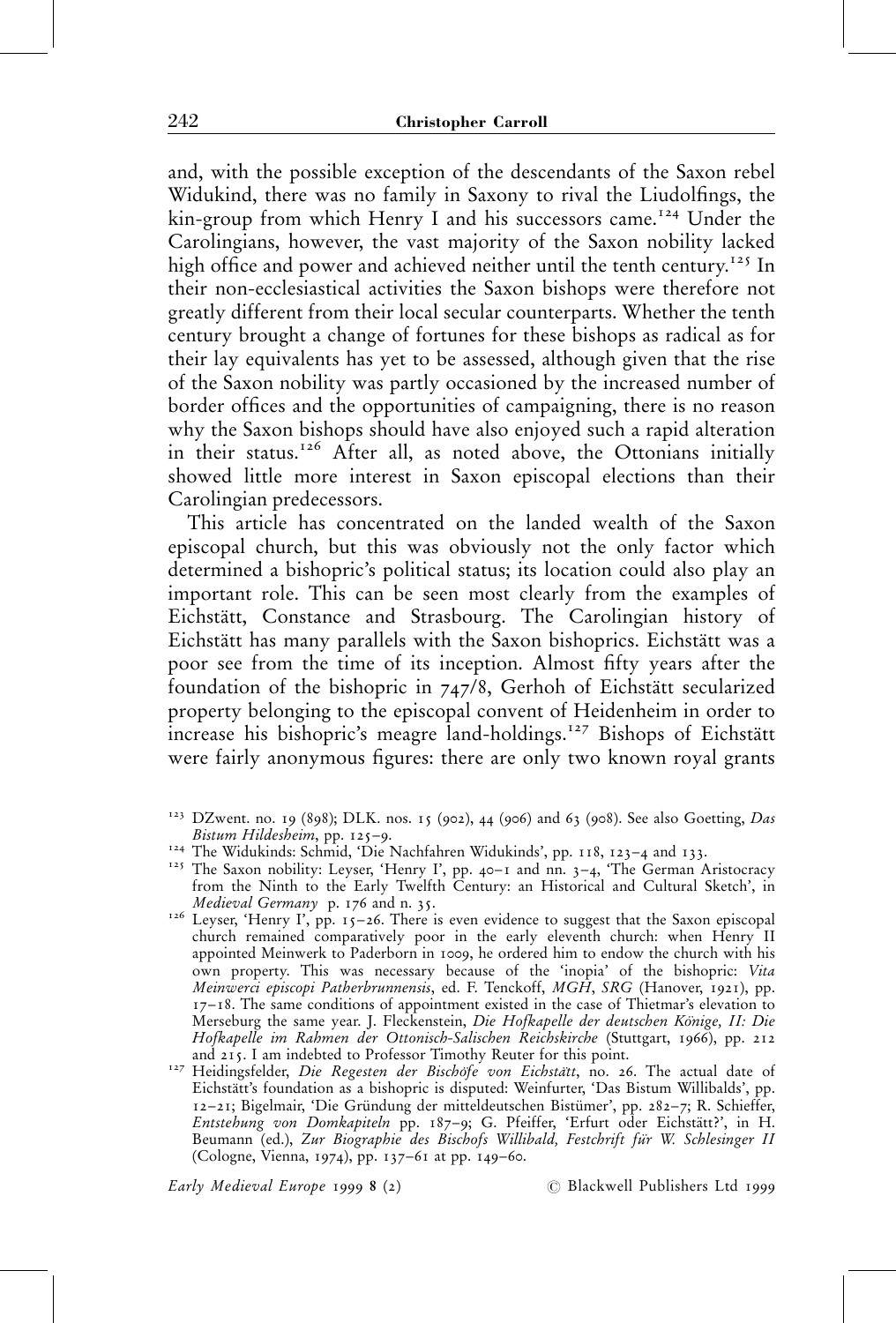to Eichstätt between  $747$  and  $881$  and, with the exception of bishop Otgar's participation in an 857 campaign against the Bohemians, there is no earlier evidence of bishops of Eichstätt acting in the service of the Carolingians.<sup>128</sup> There is also no evidence of royal influence in any elections to Eichstätt until the elevation of Erchanbald in 882. Erchanbald was appointed by Charles III  $-$  one of a number of Alemannian clergy he preferred to Frankish and Bavarian bishoprics.<sup>129</sup> Between 887 and 895 Eichstätt held a strategic importance for Charles' successor, Arnulf, because it was on the border with Bavaria, a region from which Arnulf faced potential opposition from Count Engildeo.<sup>130</sup> Arnulf therefore lavished a number of substantial grants on the bishopric in order to bolster its previously weak proprietary, and thus military position.<sup>131</sup> Erchanbald consequently achieved an important position in the east Frankish episcopate and was influential under both Arnulf and Louis the Child.<sup>132</sup> It can further be no coincidence that when Erchanbald died in 912 his successor was a member of the Hofkapelle; the first known example at Eichstätt.<sup>133</sup> The bishopric of Eichstätt had benefited from a temporary strategic importance and, on account of its increased land-holdings, had become a more important see.

Eichstätt may have been the only east Frankish bishopric to experience such a radical change in its status during this period, but it was certainly not the only bishopric to perform a domestically strategic and political function. The bishoprics of Constance and Strasbourg, already important sees, acquired specific regional and political roles under Arnulf too: Arnulf used Constance to counter opposition in Alemannia, and Strasbourg to secure the border with Burgundy.<sup>134</sup> These bishoprics received significant grants of both property and privileges.<sup>135</sup> Arnulf also appointed the Conradines Hatto (891-913) to Mainz, and Rudolf to Würzburg (892-908), in order to support this family in their conflicts with the Poppos in Hesse and Thuringia  $$ regions covered by the Mainz and Würzburg dioceses.<sup>136</sup> It is interesting to note further that a number of east Frankish bishops were

 $\oslash$  Blackwell Publishers Ltd 1999  $\sc{Early}$  Medieval Europe 1999 8 (2)

<sup>&</sup>lt;sup>128</sup> Heidingsfelder, Die Regesten der Bischöfe von Eichstätt nos. 56 and 61. See also AF, 857,

p. 50.<br><sup>129</sup> Weinfurter, 'Das Bistum Willibalds', pp. 29–31, n. 121.<br><sup>139</sup> Ibid., pp. 32–3.<br><sup>131</sup> Ibid., pp. 31–6.<br><sup>132</sup> Ibid., p. 37–2 and 35.<br><sup>133</sup> Ibid., p. 37–<br><sup>134</sup> E.M. Eibl, 'Zur Stellung Bayerns and Rheinfrankens [

<sup>&</sup>lt;sup>135</sup> For Eichstätt, see above. Salomon III of Constance: DArn. nos. 129 (894) and 151 (897); Strasbourg: DArn. no. 88 (891).

<sup>136</sup> Büttner and Dietrich, 'Westerland und Hessen', pp. 124-45.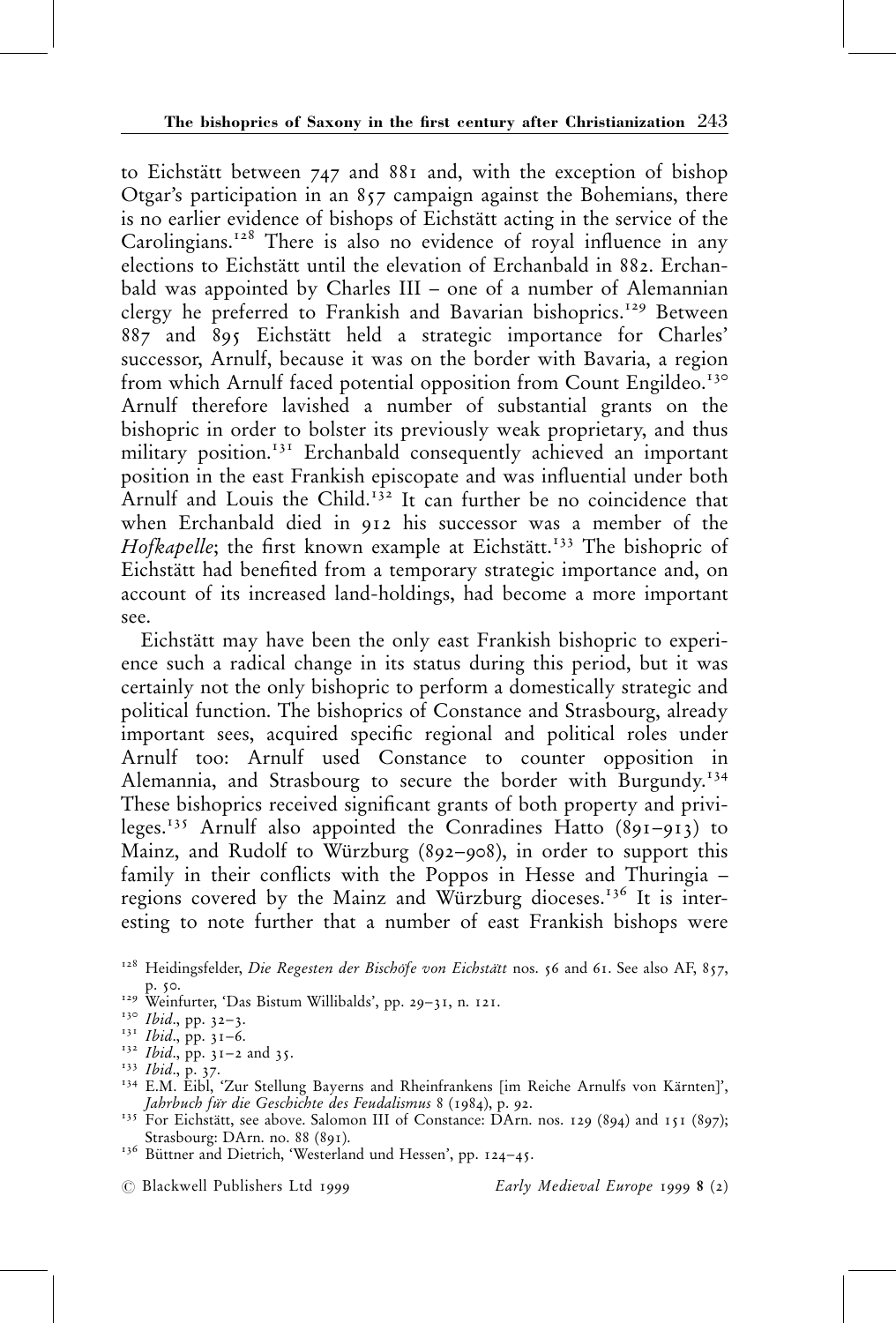beginning to receive property from Arnulf in strategically important areas; including lands confiscated from rebels.<sup>137</sup>

None of the Saxon bishoprics ever acquired such strategic importance during the Carolingian period. Once Saxony had been subjugated, and an awkward and hostile neighbour removed, Charlemagne and his successors gradually lost interest in this region.<sup>138</sup> After the sack of Hamburg in 845, and a subsequent peace treaty, the Viking threat disappeared from this region for almost forty years, and the power of the east Frankish kings meant that the threat of Slavic  $invasions$  was minimal.<sup>139</sup> With the exception of a period during the 880s, the borderlands of the east Frankish kingdom, including Saxony, were relatively secure.<sup>140</sup> The problems really began with the Hungarian invasions after 900.<sup>141</sup> There was therefore no need for the ninth-century Carolingian kings to concern themselves with this region. At various times, the attention of east Frankish kings was drawn either to the south-east or to the west, but rarely to the north. Saxony was not a particularly important province during these years. The power of the east Frankish Carolingians centred on  $-$  and relied on  $-$  the Rhineland and Bavaria, hence the evidence relating to Eichstätt, Strasbourg and Constance discussed above.<sup>142</sup>

Carolingian bishops were often royal advisers, officials and diplomats. Many possessed great landed wealth and their elections generated deep interest and concern. However, such descriptions cannot justly be applied to the entire Frankish episcopate. The ninth-century Saxon bishops were clearly quite different. They possessed neither vast tracts of land nor held any strategically important position, very few enjoyed Königsnähe, they were rarely involved in government, diplomacy, campaigning or defence, and elections to their sees attracted little outside interest or influence. Their proprietary position was weak and their political status was affected accordingly. The shortness of the preceding missionary period was a heavy legacy for the Saxon episcopal church. Unlike elsewhere, there had not been sufficient time for Christianity to achieve a strong foot-hold in the lives and mentality of the

<sup>&</sup>lt;sup>137</sup> DArn. nos. 48 (889), 72, 81 (890), 88 (891), 120 (893) and 175 (898).<br><sup>138</sup> Although the region, and possibly some of its bishops, did play some part in the brothers' war of 840-3: Goldberg, 'Popular Revolt', pp. 48

<sup>&</sup>lt;sup>139</sup> AF, 845, p. 32. See also Annales Xantenses, 845, pp. 14-15 and Reuter, The Annals of

Fulda, pp. 23- and n. 3.<br><sup>140</sup> For the incursions of the Danes and Slavs during these years: AF, 880, 884, 885 and *Annales Hildesheimensees*, 886, p. 50.

<sup>&</sup>lt;sup>141</sup> Reuter, *Germany in the Early Middle Ages*, pp. 127-32; Prinz, *Klerus und Krieg*, pp. 142-4; Leyser, 'Henry I', pp. 11-42.

<sup>&</sup>lt;sup>142</sup> Eibl, 'Zur Stellung Bayerns und Rheinfrankens', pp. 73-77 and nn. 1-21 for a summary and discussion of the historiography on this issue.